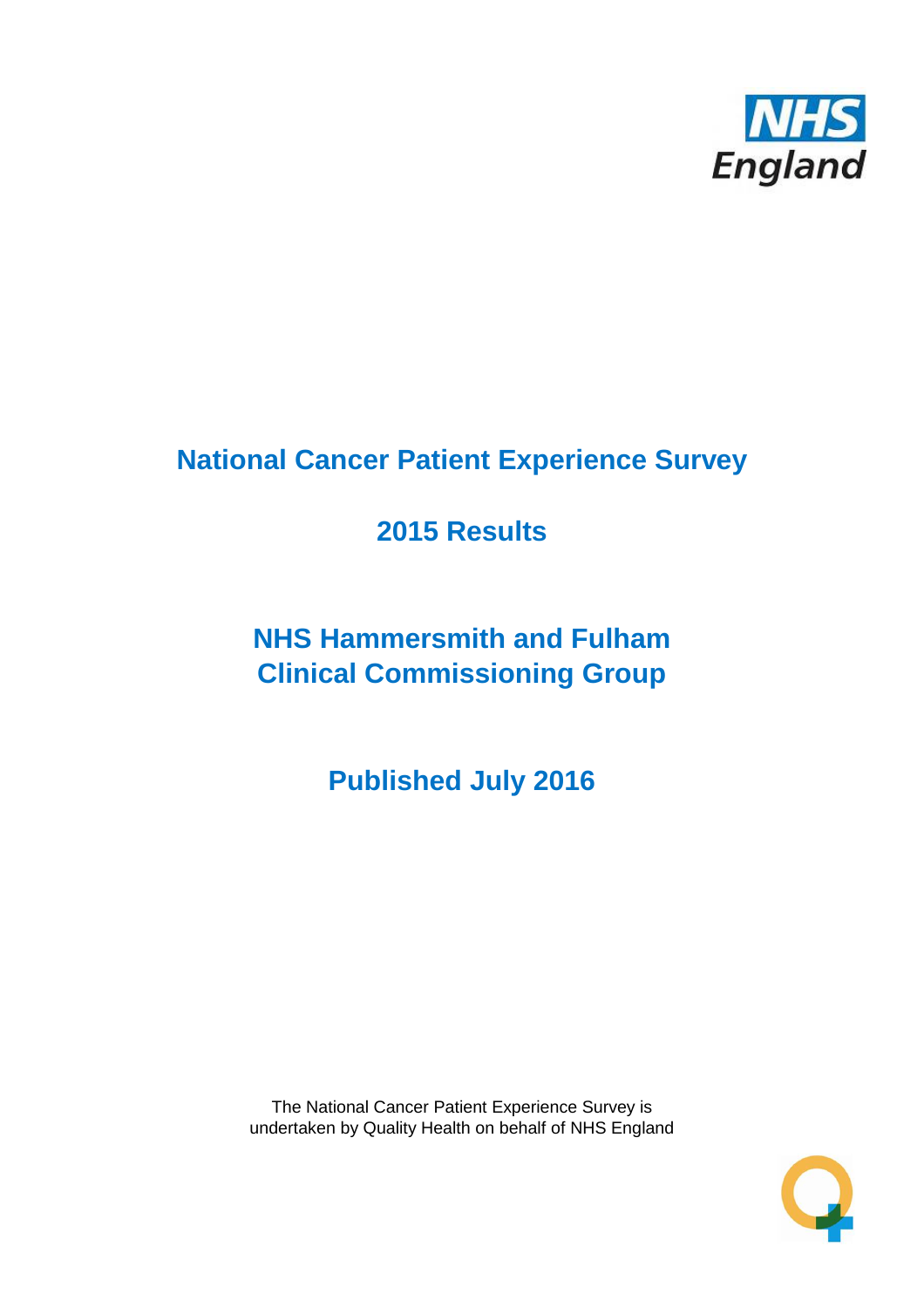### **Introduction**

The National Cancer Patient Experience Survey 2015 is the fifth iteration of the survey first undertaken in 2010. It has been designed to monitor national progress on cancer care; to provide information to drive local quality improvements; to assist commissioners and providers of cancer care; and to inform the work of the various charities and stakeholder groups supporting cancer patients.

The survey was overseen by a national Cancer Patient Experience Advisory Group. This Advisory Group set the principles and objectives of the survey programme and guided questionnaire development.

The survey was commissioned and managed by NHS England. The survey provider, Quality Health, is responsible for designing, running and analysing the survey.

Full national results and other reports are available at www.ncpes.co.uk

Further details on the survey methodology and changes to the 2015 survey can be found in the Annex. Note that a number of significant changes were made to the 2015 survey so caution should be taken in directly comparing data from the 2015 survey to the findings of the previous CPES surveys. No comparisons with previous surveys are presented in this report.

#### **This report**

The report shows how this CCG scored for each question in the survey, compared with national results. It is aimed at helping individual CCGs to understand their performance and identify areas for local improvement.

Note that responses for questions with 1-20 respondents have been suppressed. This is to protect patient confidentiality and because uncertainty around the result is too great.

#### **Data tables**

The data tables presented in this report show the following for each question:

- **Column 1** shows the number of respondents to this question
- **Column 2** shows the unadjusted 2015 score for this CCG
- **Column 3** shows the case-mix adjusted 2015 score for this CCG
- **Column 4** shows the lower limit of the expected range of scores for this CCG (the top of the pale blue section on the Comparability chart - see below)
- **Column 5** shows the upper limit of the expected range of scores for this CCG (the bottom of the dark blue section on the Comparability chart - see below)
- **Column 6** shows the National Average score for this question.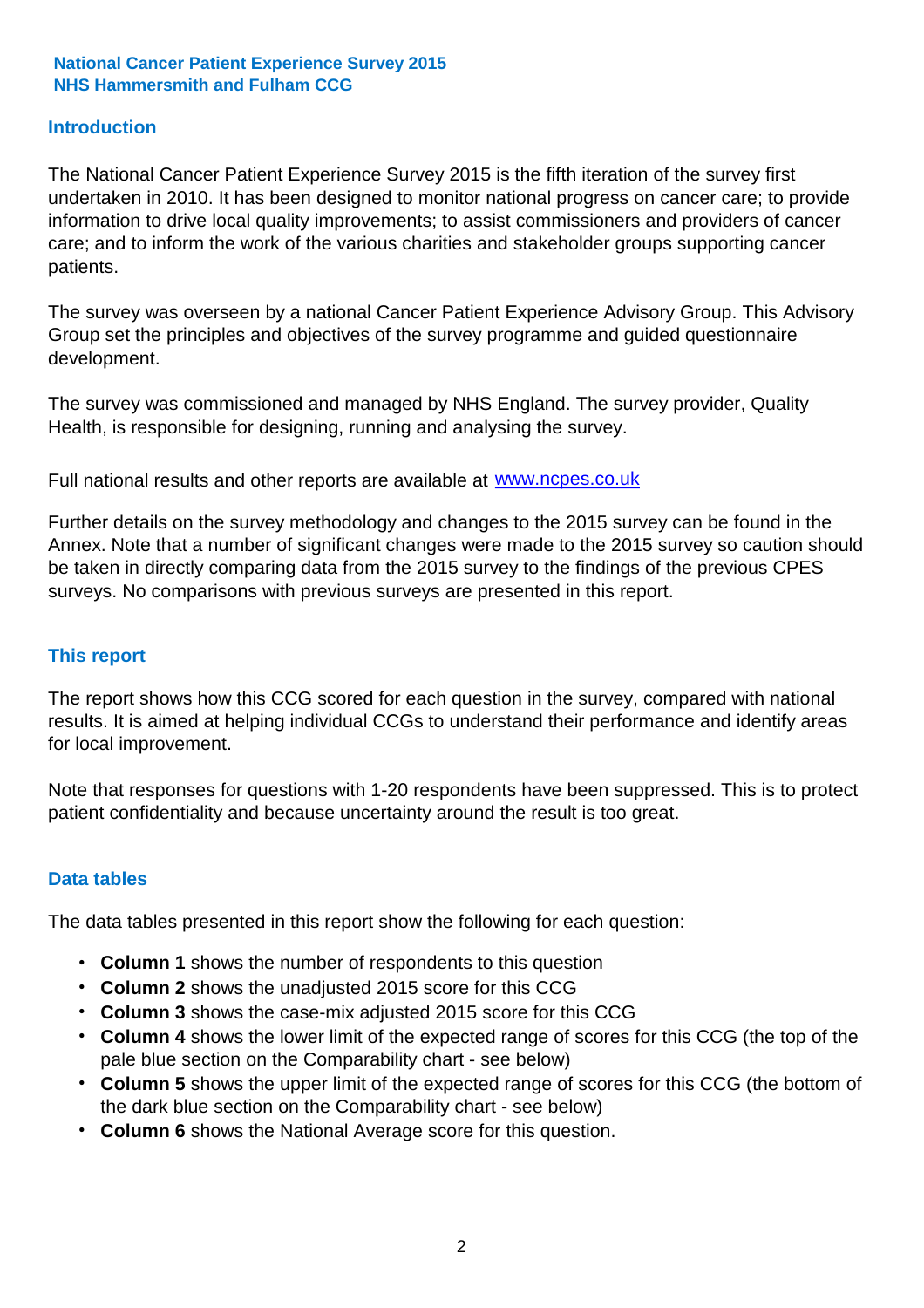Results for individual response options are presented in the detailed data tables **WWW.ncpes.co.uk** Confidence Intervals for unadjusted and case-mix adjusted data are provided in these tables.

Expected ranges and 95% Confidence Intervals highlight the uncertainty around the results. The size of the expected ranges and confidence intervals will be different for each question, and depends on the number of respondents and the range of their responses.

For further details on case-mix adjustment and the scoring methodology used, please refer to the Annex.

### **Comparability charts**

For the 2015 survey, we have adopted the CQC standard for reporting comparative performance, based on calculation of "expected ranges". This means that CCGs will be flagged as outliers only if there is statistical evidence that their scores deviate (positively or negatively) from the range of scores that would be expected for CCGs of the same size.

The Comparability charts in this report show a bar with these expected ranges (in grey), higher than expected (in dark blue), and lower than expected (in pale blue). A black dot represents the actual score of this CCG.

The same colour convention has been used in Column 3 of the Data tables.

For further details on expected ranges, please refer to the technical document at **www.ncpes.co.uk** 

#### **Tumour group tables**

The final set of tables in this report show the scores for each question for each of the 13 tumour groups, with a comparative national score for that tumour group.

These breakdowns are intended as additional information for CCGs to understand the differences between the experiences of patients with different types of cancer. The numbers are generally relatively small and may not be statistically significant. They should therefore be treated with some caution.

#### **Notes on specific questions**

Question 5 in the survey has not been scored. However, the unscored data is useful and has been published alongside the other results in this report. This question asked respondents to "tick all that apply". The results show all of the responses given including where respondents chose two or more options.

Questions used to direct respondents to different parts of the survey (questions 4, 17, 24, 27, 40, 43, 46) and other demographic and information questions are not reported.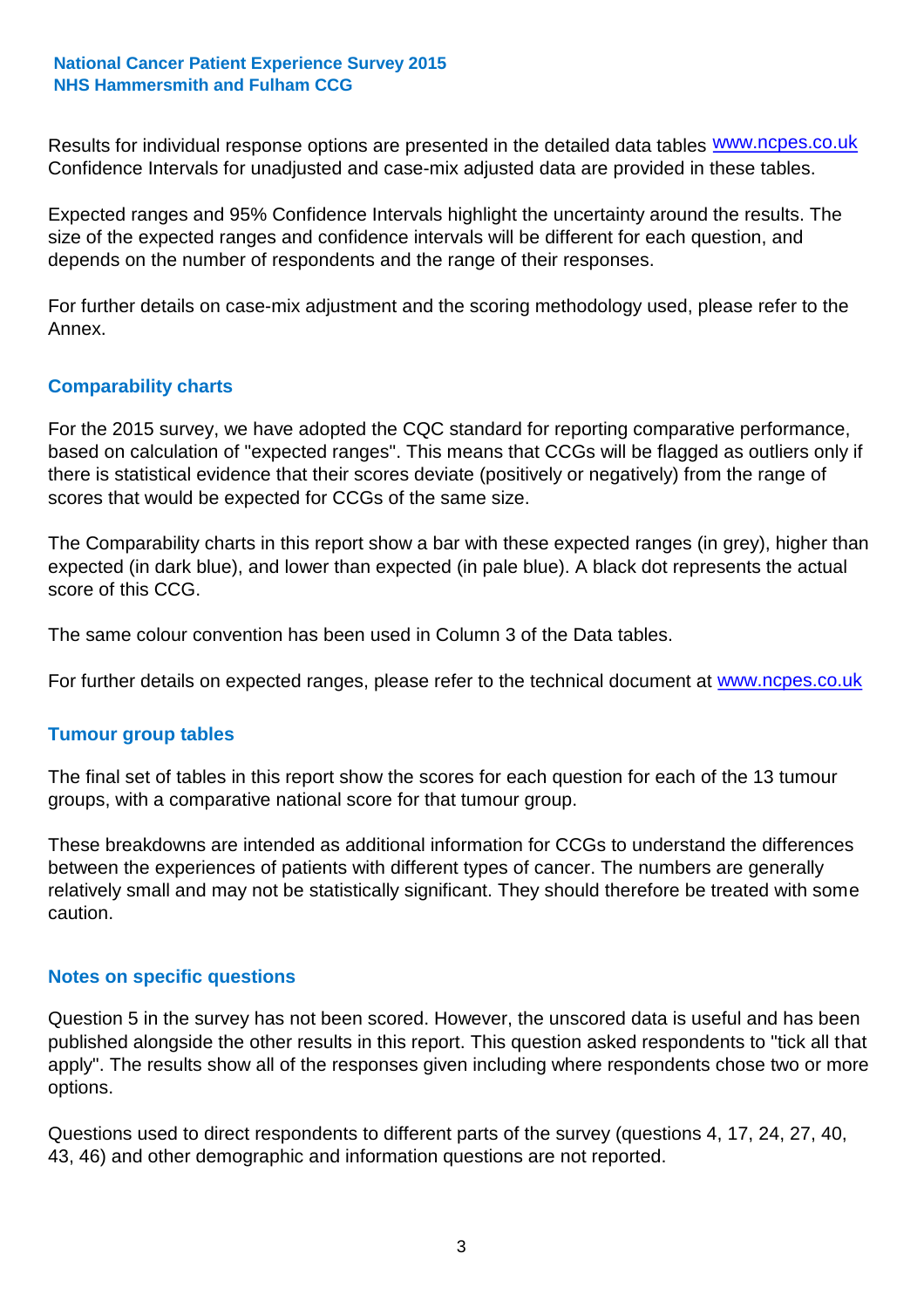#### **How to use the data**

Unadjusted data should be used to see the actual responses from patients relating to the CCG.

Case-mix adjusted data, together with expected ranges, should be used to understand whether the results are significantly higher or lower than national results.

Case-mix adjusted data, together with (case-mix adjusted) Confidence Intervals (presented in the detailed data tables **www.ncpes.co.uk**), should be used to understand whether the results are significantly higher or lower than the results for another CCG.

### **Response rates**

Numbers of respondents by tumour group, age and gender can be found in the Annex.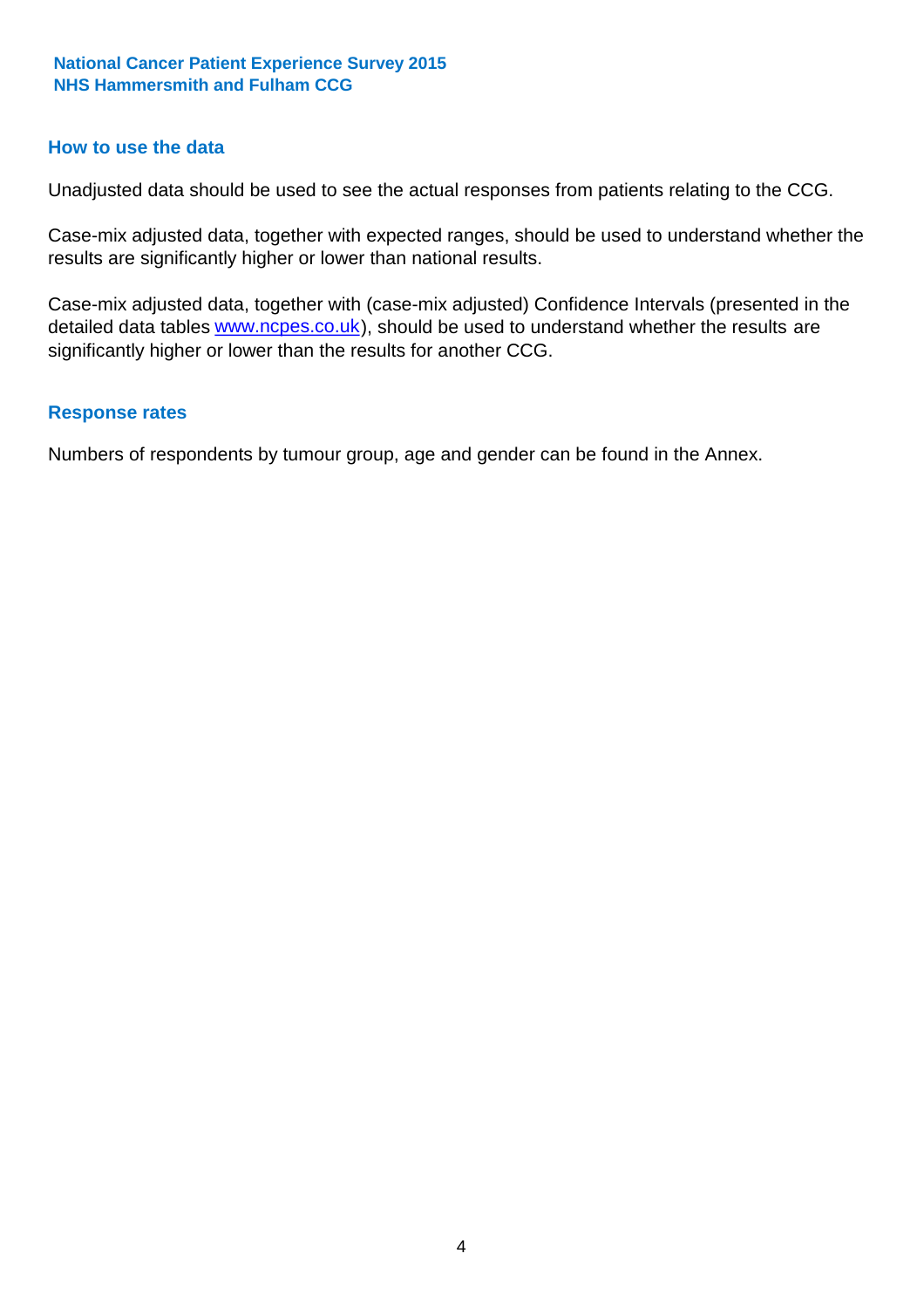### **Executive Summary**

average rating of 8.5. Asked to rate their care on a scale of zero (very poor) to 10 (very good), respondents gave an

The following questions are included in phase 1 of the Cancer Dashboard developed by Public Health England and NHS England\*:

- **72%** of respondents said that they were definitely involved as much as they wanted to be in decisions about their care and treatment
- **91%** of respondents said that they were given the name of a Clinical Nurse Specialist who would support them through their treatment
- when asked how easy or difficult it had been to contact their Clinical Nurse Specialist 84% of respondents said that it had been 'quite easy' or 'very easy'
- **86%** of respondents said that, overall, they were always treated with dignity and respect they were in hospital
- **89%** of respondents said that hospital staff told them who to contact if they were worried about their condition or treatment after they left hospital
- **50%** of respondents said that they thought the GPs and nurses at their general practice definitely did everything they could to support them while they were having cancer treatment.

Detailed results for these and other questions are set out in the sections that follow.

#### \* www.cancerdata.nhs.uk/dashboard

The questions were selected in discussion with the national Cancer Patient Experience Advisory Group and reflect four key patient experience domains: provision of information; involvement in decisions; care transition; interpersonal relations, respect and dignity. The figures presented above are all case-mix adjusted.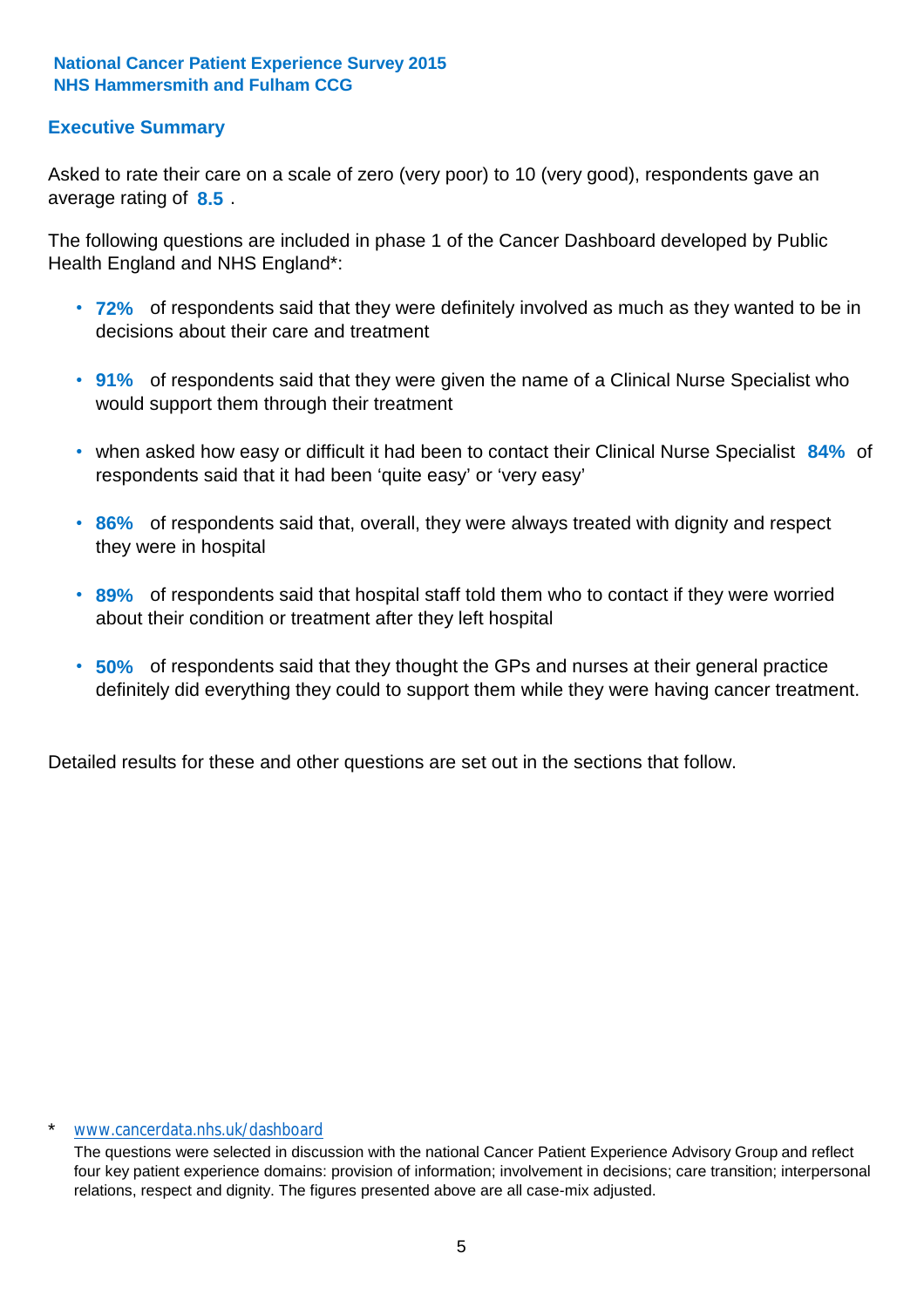# **Questions which scored outside expected range**

|          |                                                                                            |                                          | 2015 Case-mix Adjusted             |                                     |                                     |                              |
|----------|--------------------------------------------------------------------------------------------|------------------------------------------|------------------------------------|-------------------------------------|-------------------------------------|------------------------------|
| Question |                                                                                            | respondents<br>for this CCG<br>Number of | Percentage for<br>this CCG<br>2015 | Lower limit of<br>expected<br>range | Upper limit o'<br>expected<br>range | Average<br>National<br>Score |
|          | Finding out what was wrong with you                                                        |                                          |                                    |                                     |                                     |                              |
| Q10      | Patient completely understood the explanation of what was<br>wrong                         | 136                                      | 65%                                | 66%                                 | 81%                                 | 73%                          |
| Q11      | Patient given easy to understand written information about the<br>type of cancer they had  | 120                                      | 62%                                | 64%                                 | 80%                                 | 72%                          |
|          | Deciding the best treatment for you                                                        |                                          |                                    |                                     |                                     |                              |
| Q14      | Patient given practical advice and support in dealing with side<br>effects of treatment    | 133                                      | 58%                                | 58%                                 | 74%                                 | 66%                          |
|          | Hospital care as a day patient / outpatient                                                |                                          |                                    |                                     |                                     |                              |
| Q42      | Doctor had the right notes and other documentation with them                               | 120                                      | 89%                                | 92%                                 | 99%                                 | 96%                          |
| Q47      | Beforehand patient had all information needed about<br>chemotherapy treatment              | 78                                       | 74%                                | 76%                                 | 92%                                 | 84%                          |
|          | Home care and support                                                                      |                                          |                                    |                                     |                                     |                              |
| Q50      | Patient definitely given enough support from health or social<br>services during treatment | 82                                       | 37%                                | 42%                                 | 65%                                 | 54%                          |
|          | Care from your general practice                                                            |                                          |                                    |                                     |                                     |                              |
| Q52      | GP given enough information about patient's condition and<br>treatment                     | 115                                      | 90%                                | 92%                                 | 99%                                 | 95%                          |
| Q53      | Practice staff definitely did everything they could to support<br>patient                  | 97                                       | 50%                                | 53%                                 | 72%                                 | 63%                          |
|          | Your overall NHS care                                                                      |                                          |                                    |                                     |                                     |                              |
| Q54      | Hospital and community staff always worked well together                                   | 131                                      | 51%                                | 52%                                 | 69%                                 | 61%                          |
| Q58      | Taking part in cancer research discussed with patient                                      | 132                                      | 55%                                | 19%                                 | 38%                                 | 28%                          |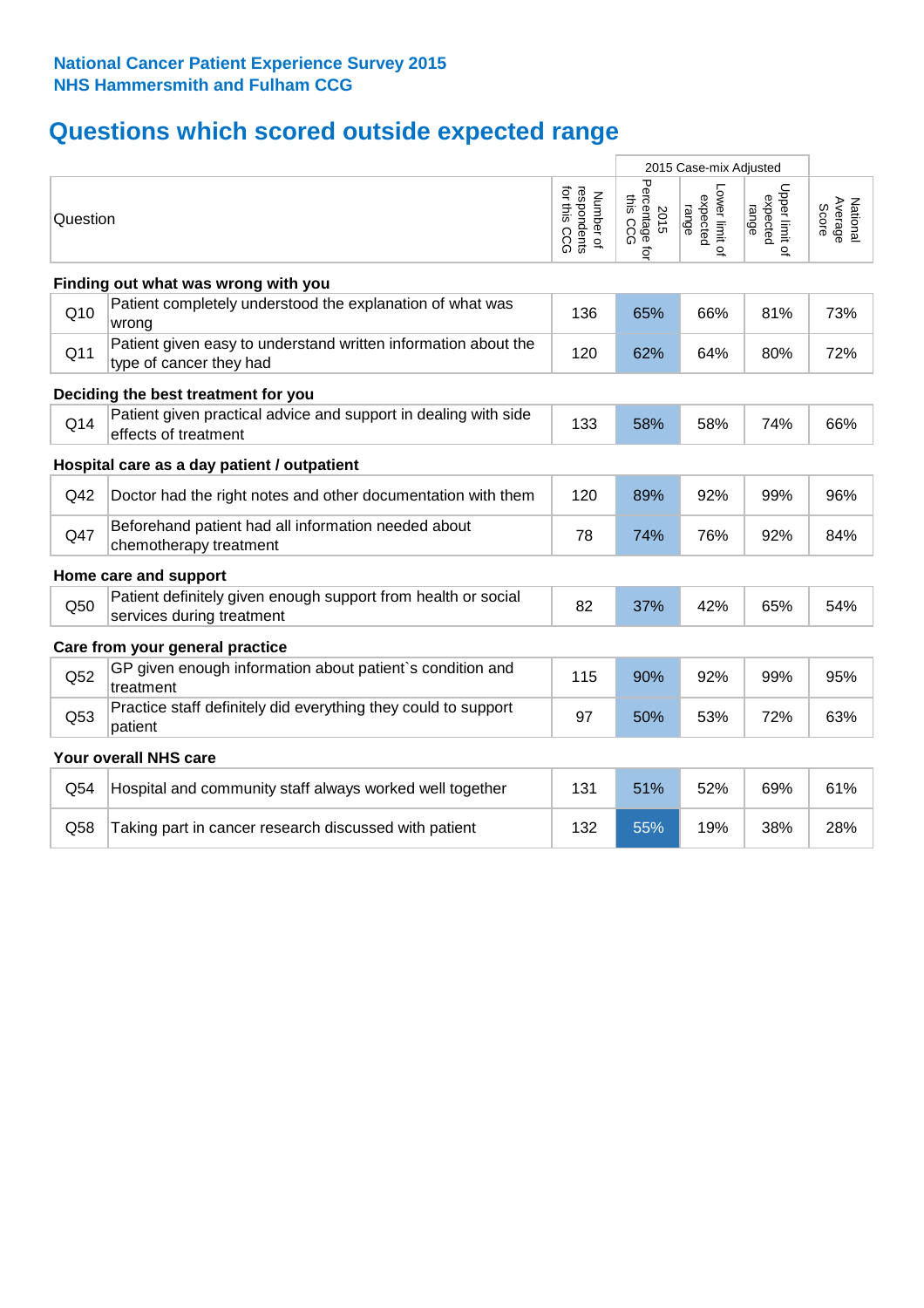# **CCG results**

### **Seeing your GP**



|    |                                                                |                                         |                             |               | 2015 Case-mix Adjusted     |                            |                           |
|----|----------------------------------------------------------------|-----------------------------------------|-----------------------------|---------------|----------------------------|----------------------------|---------------------------|
|    | Question                                                       | respondents<br>Number<br>$\overline{a}$ | 2015<br>Unadjusted<br>Score | 2015<br>Score | Expected<br>range<br>lower | Expected<br>range<br>dpper | National Average<br>Score |
| Q1 | Saw GP once / twice before being told had to go to<br>hospital | 104                                     | 66%                         | 71%           | 68%                        | 84%                        | 76%                       |
| Q2 | Patient thought they were seen as soon as necessary            | 135                                     | 77%                         | 80%           | 76%                        | 89%                        | 82%                       |

|    |                                                                             |                                                 | No. |
|----|-----------------------------------------------------------------------------|-------------------------------------------------|-----|
|    | Beforehand, did you have all the<br>information you needed about your test? | Yes                                             |     |
|    |                                                                             | No, I would have liked more written information |     |
| Q5 |                                                                             | No, I would have liked more verbal information  |     |
|    |                                                                             | I did not need / want any information           |     |
|    |                                                                             | Don't know / can't remember                     |     |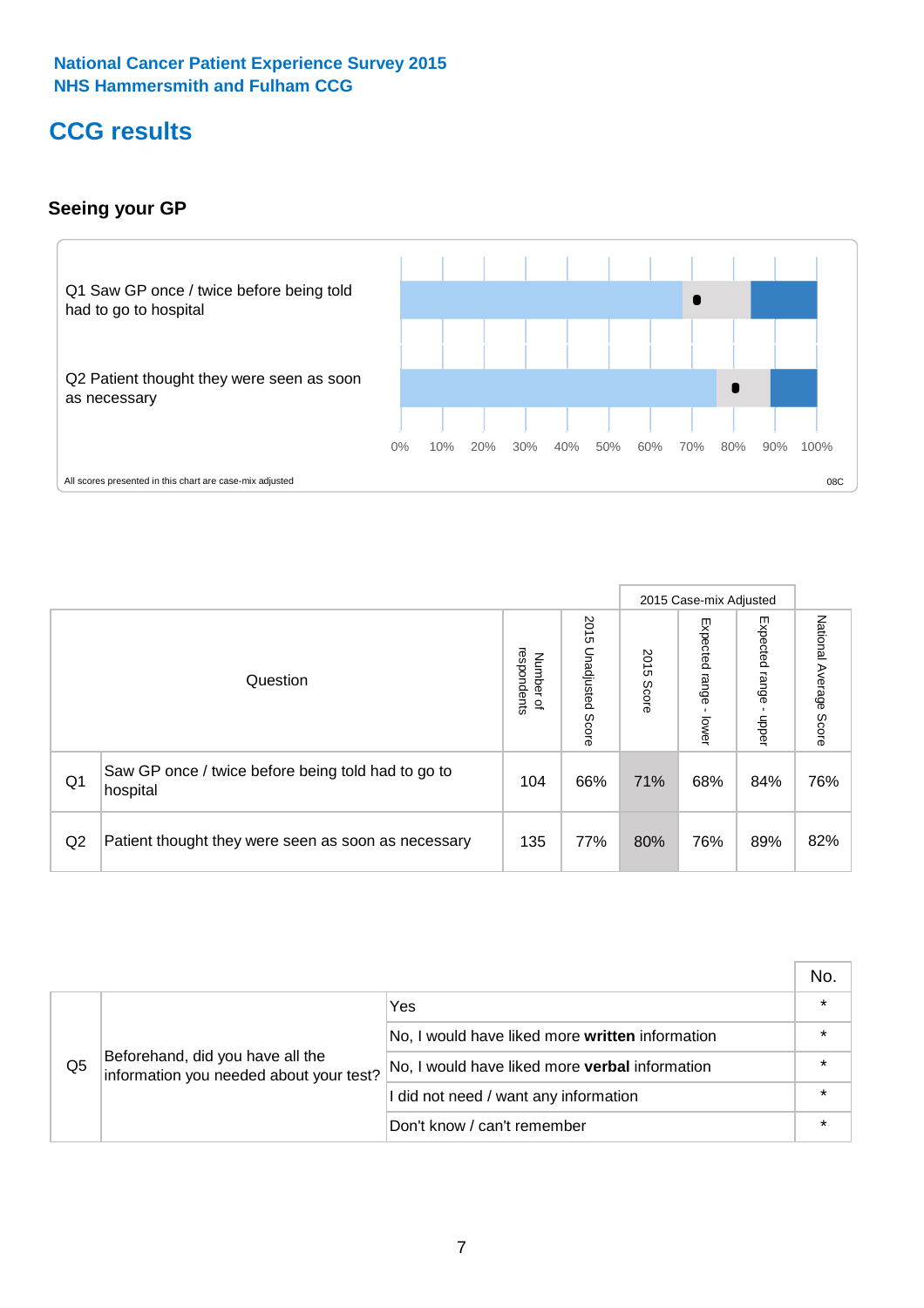### **Diagnostic tests**



|                |                                                                       |                          |                             |               | 2015 Case-mix Adjusted  |                         |                        |
|----------------|-----------------------------------------------------------------------|--------------------------|-----------------------------|---------------|-------------------------|-------------------------|------------------------|
|                | Question                                                              | Number of<br>respondents | 2015<br>Unadjusted<br>Score | 2015<br>Score | Expected range<br>lower | Expected range<br>nbber | National Average Score |
| Q <sub>6</sub> | The length of time waiting for the test to be done was<br>about right | 116                      | 83%                         | 85%           | 80%                     | 93%                     | 87%                    |
| Q7             | Given complete explanation of test results in<br>understandable way   | 117                      | 68%                         | 71%           | 71%                     | 86%                     | 79%                    |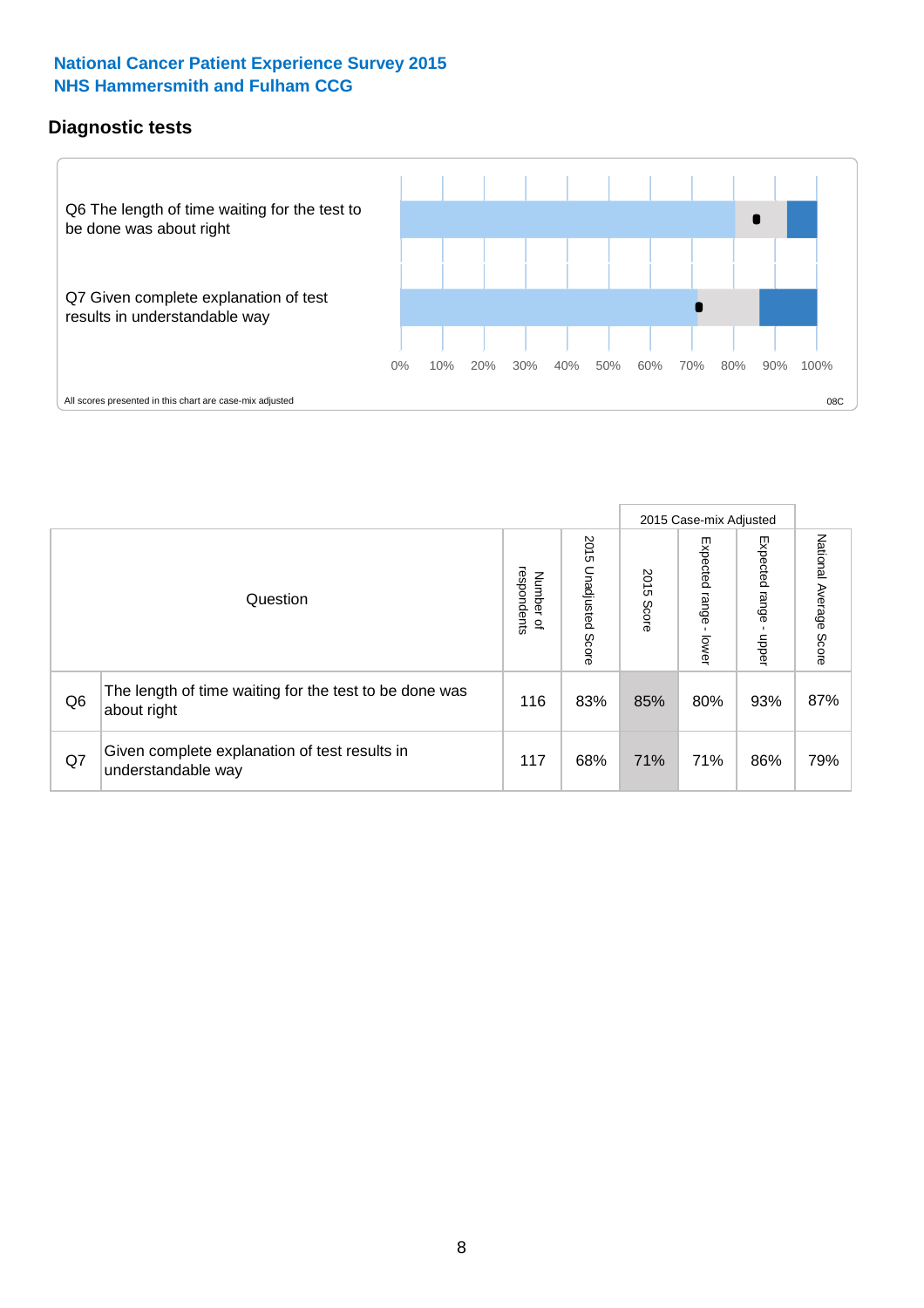#### **Finding out what was wrong with you**



|                |                                                                                            |                          |                          |               | 2015 Case-mix Adjusted |                                         |                           |
|----------------|--------------------------------------------------------------------------------------------|--------------------------|--------------------------|---------------|------------------------|-----------------------------------------|---------------------------|
|                | Question                                                                                   | respondents<br>Number of | 2015 Unadjusted<br>Score | 2015<br>Score | Expected range - lower | Expected range<br>$\mathbf{r}$<br>nbber | National Average<br>Score |
| Q8             | Patient told they could bring a family member or friend<br>when first told they had cancer | 109                      | 73%                      | 75%           | 71%                    | 86%                                     | 79%                       |
| Q <sub>9</sub> | Patient felt they were told sensitively that they had cancer                               | 138                      | 80%                      | 81%           | 78%                    | 90%                                     | 84%                       |
| Q10            | Patient completely understood the explanation of what<br>was wrong                         | 136                      | 63%                      | 65%           | 66%                    | 81%                                     | 73%                       |
| Q11            | Patient given easy to understand written information<br>about the type of cancer they had  | 120                      | 58%                      | 62%           | 64%                    | 80%                                     | 72%                       |
|                |                                                                                            |                          |                          |               |                        |                                         |                           |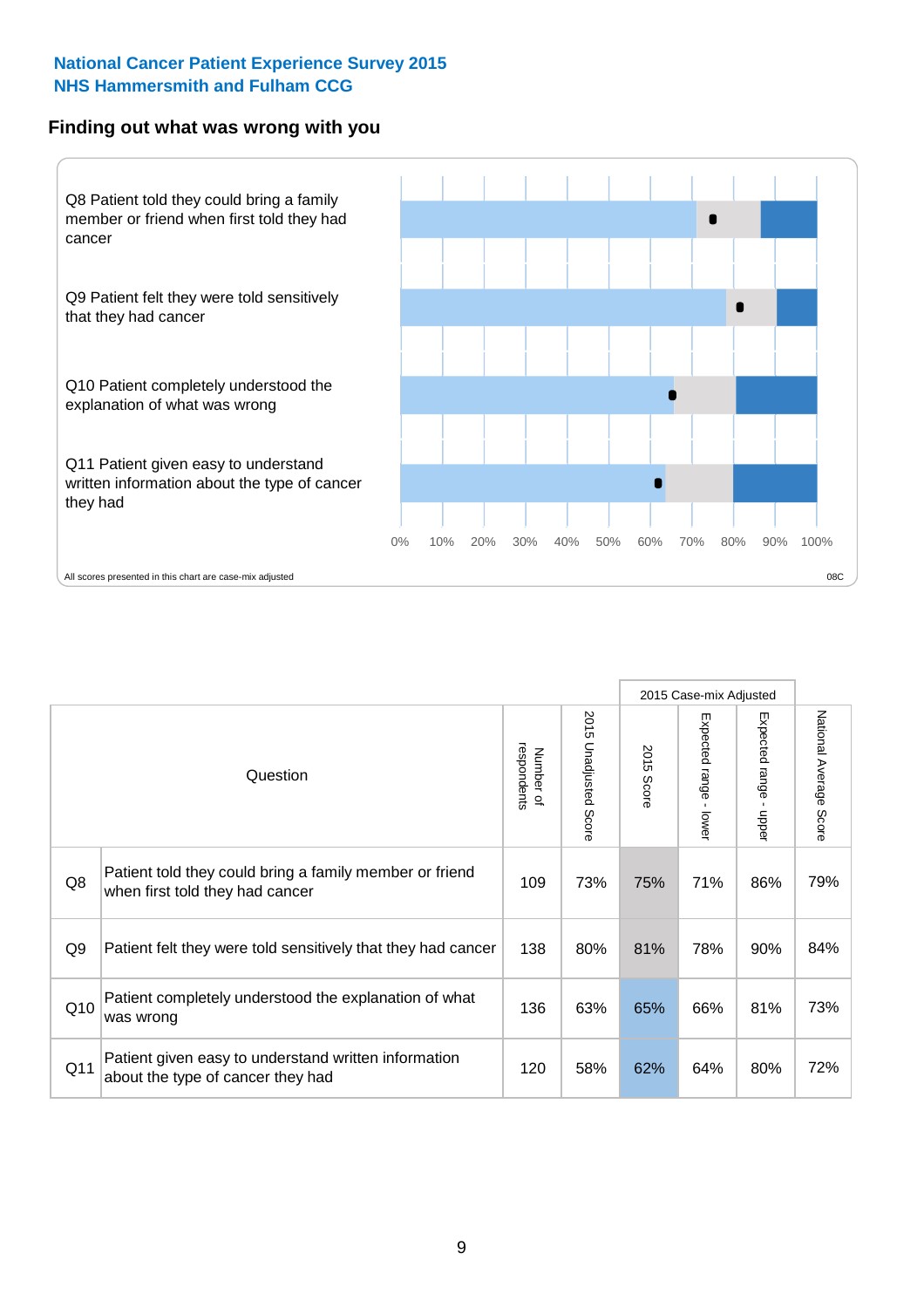### **Finding out what was wrong with you**



|     |                                                                                         |                          |                                 |               | 2015 Case-mix Adjusted                  |                           |                        |
|-----|-----------------------------------------------------------------------------------------|--------------------------|---------------------------------|---------------|-----------------------------------------|---------------------------|------------------------|
|     | Question                                                                                | Number of<br>respondents | 2015<br><b>Unadjusted Score</b> | 2015<br>Score | Expected range<br>$\mathbf{r}$<br>lower | Expected range<br>- nbbel | National Average Score |
| Q12 | Patient felt that treatment options were completely<br>explained                        | 126                      | 77%                             | 78%           | 76%                                     | 89%                       | 83%                    |
| Q13 | Possible side effects explained in an understandable way                                | 137                      | 65%                             | 65%           | 65%                                     | 80%                       | 73%                    |
| Q14 | Patient given practical advice and support in dealing with<br>side effects of treatment | 133                      | 57%                             | 58%           | 58%                                     | 74%                       | 66%                    |
| Q15 | Patient definitely told about side effects that could affect<br>them in the future      | 127                      | 50%                             | 50%           | 46%                                     | 63%                       | 54%                    |
| Q16 | Patient definitely involved in decisions about care and<br>treatment                    | 134                      | 69%                             | 72%           | 71%                                     | 85%                       | 78%                    |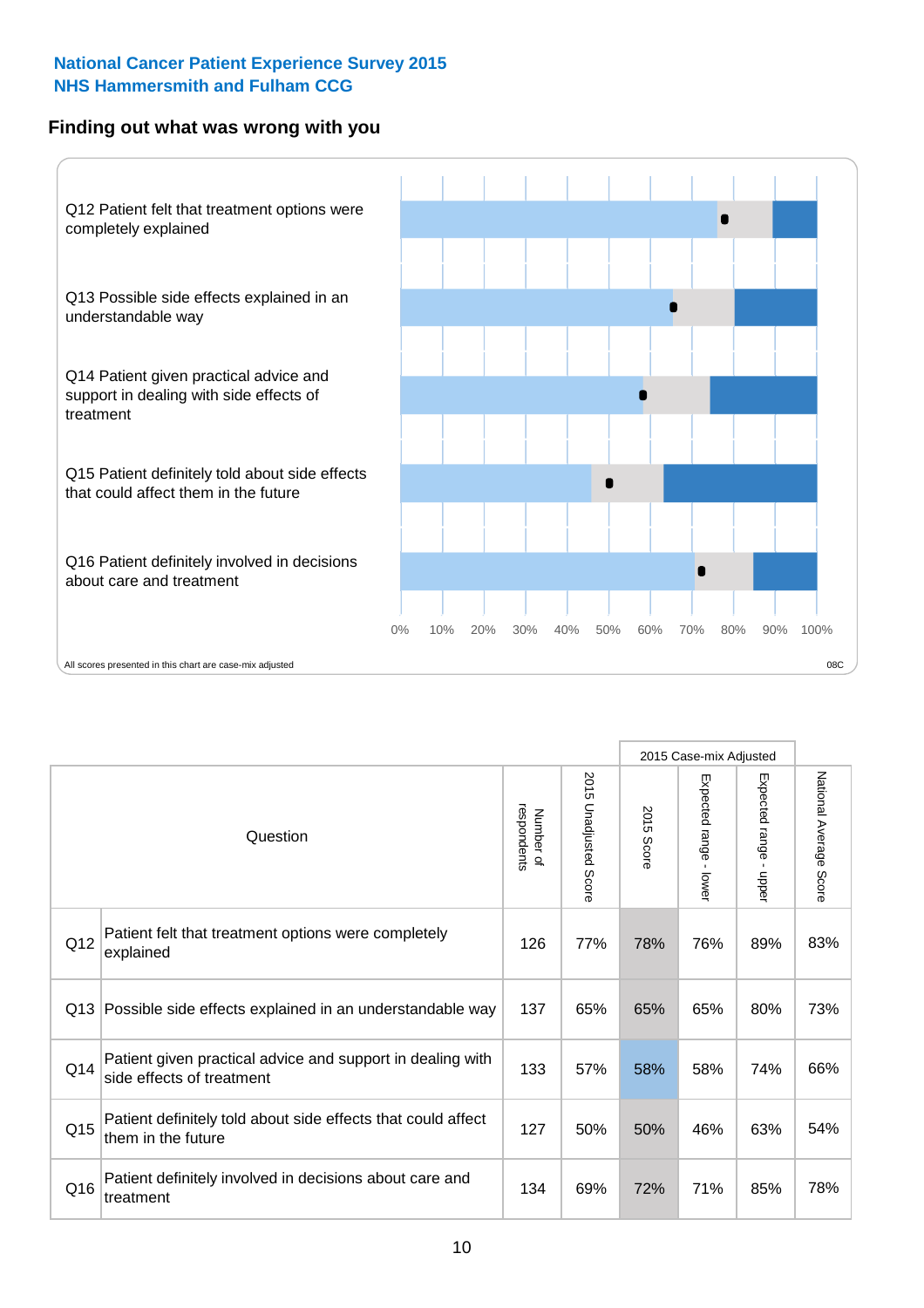### **Clinical Nurse Specialist**



|     |                                                                                     |                          |                       |               | 2015 Case-mix Adjusted  |                         |                                  |
|-----|-------------------------------------------------------------------------------------|--------------------------|-----------------------|---------------|-------------------------|-------------------------|----------------------------------|
|     | Question                                                                            | respondents<br>Number of | 2015 Unadjusted Score | 2015<br>Score | Expected range<br>lower | Expected range<br>nbber | National Average<br><b>Score</b> |
| Q17 | Patient given the name of the CNS who would support<br>them through their treatment | 135                      | 91%                   | 91%           | 85%                     | 95%                     | 90%                              |
|     | Q18 Patient found it easy to contact their CNS                                      | 112                      | 83%                   | 84%           | 80%                     | 93%                     | 87%                              |
| Q19 | Get understandable answers to important questions all or<br>most of the time        | 110                      | 82%                   | 84%           | 83%                     | 94%                     | 89%                              |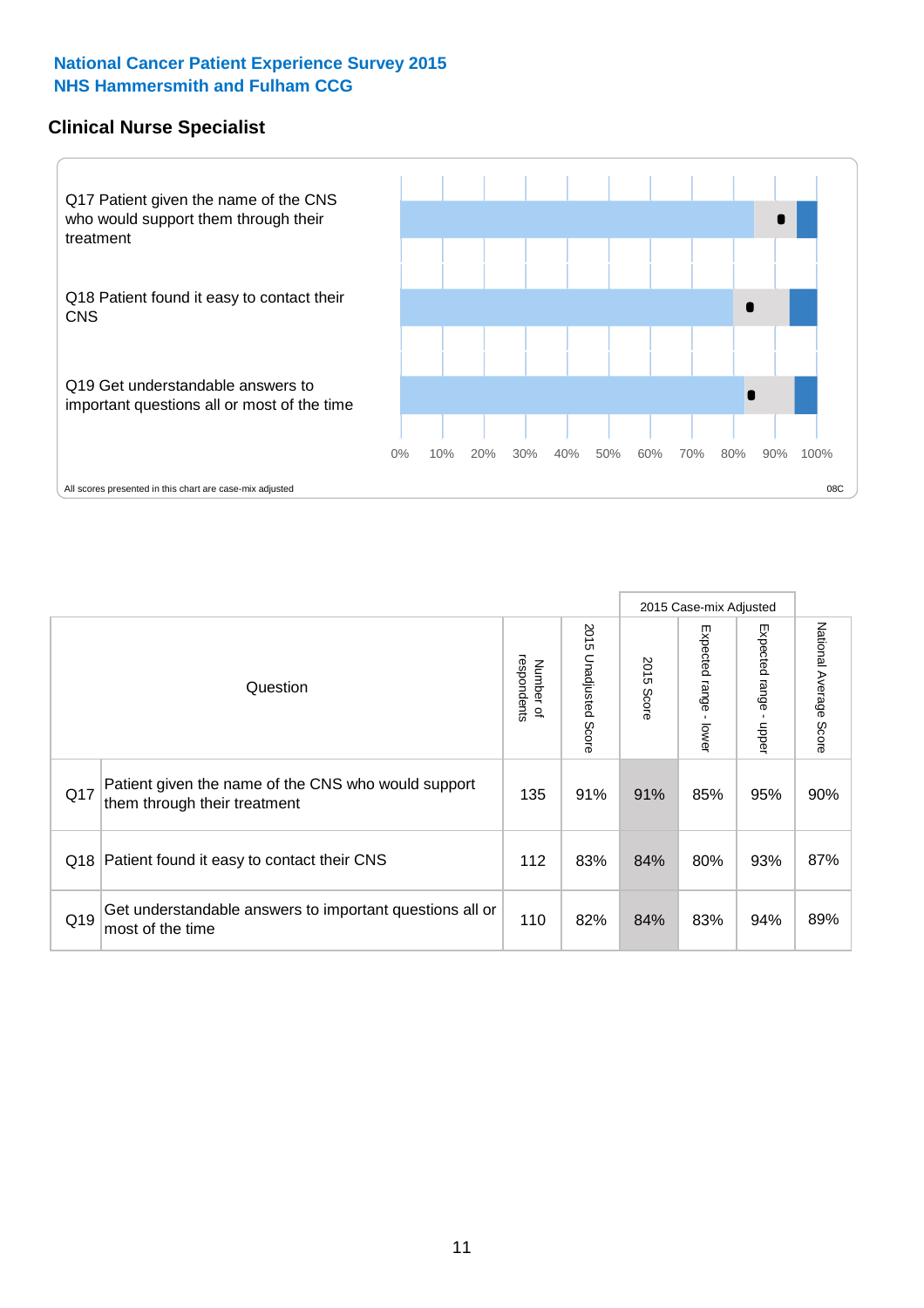### **Support for people with cancer**



|                 |                                                                                            |                          |                             |               | 2015 Case-mix Adjusted  |                                           |                        |
|-----------------|--------------------------------------------------------------------------------------------|--------------------------|-----------------------------|---------------|-------------------------|-------------------------------------------|------------------------|
|                 | Question                                                                                   | respondents<br>Number of | 2015<br>Unadjusted<br>Score | 2015<br>Score | Expected range<br>lower | Expected range<br>$\blacksquare$<br>nbber | National Average Score |
| Q20             | Hospital staff gave information about support groups                                       | 108                      | 83%                         | 85%           | 76%                     | 90%                                       | 83%                    |
| Q <sub>21</sub> | Hospital staff gave information about impact cancer could<br>have on day to day activities | 91                       | 77%                         | 78%           | 73%                     | 89%                                       | 81%                    |
| Q22             | Hospital staff gave information on getting financial help                                  | 79                       | 51%                         | 51%           | 44%                     | 66%                                       | 55%                    |
| Q <sub>23</sub> | Hospital staff told patient they could get free prescriptions                              | 73                       | 77%                         | 77%           | 71%                     | 89%                                       | 80%                    |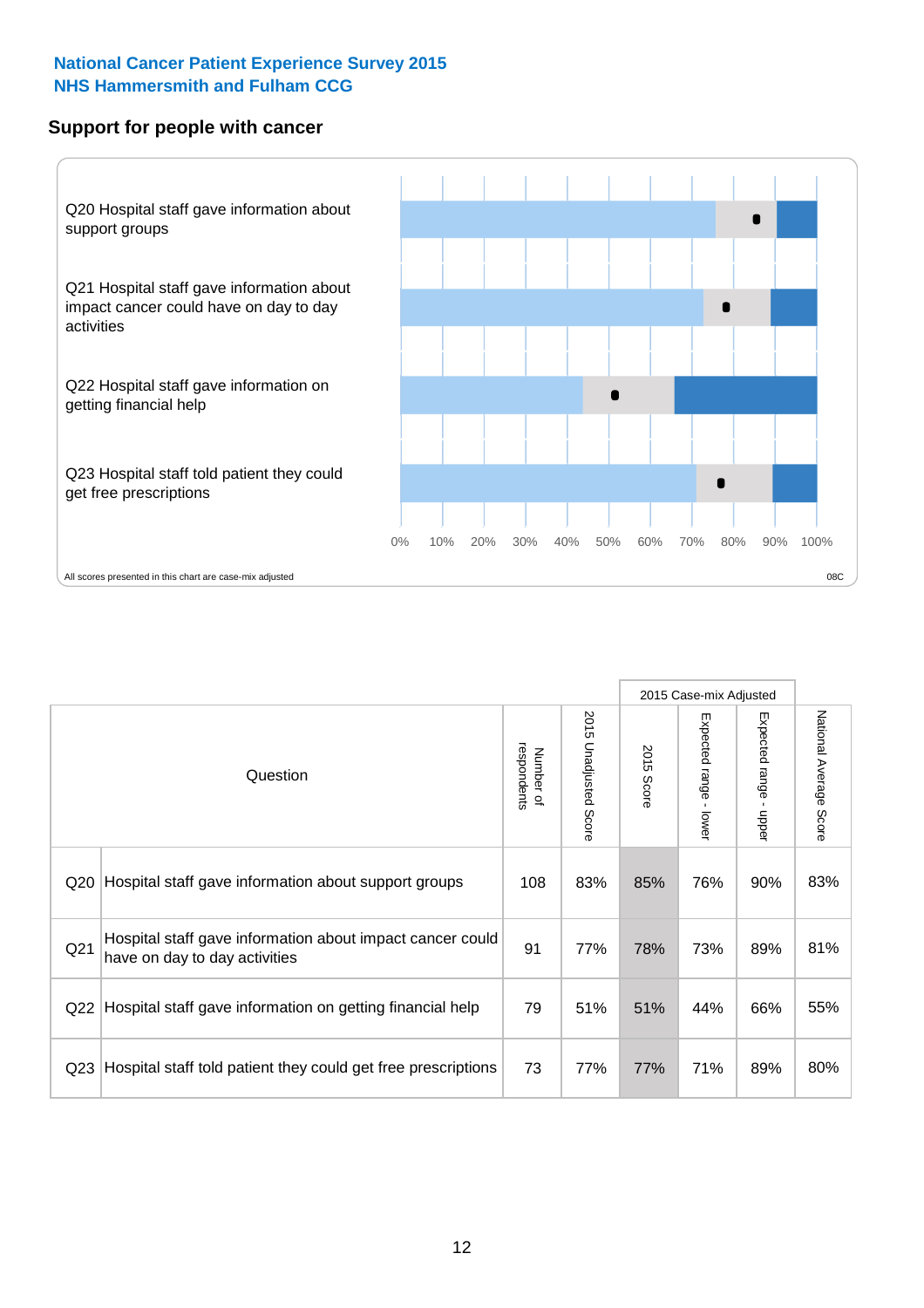### **Operations**



|     |                                                                 |                                         |                             |               | 2015 Case-mix Adjusted     |                           |                              |
|-----|-----------------------------------------------------------------|-----------------------------------------|-----------------------------|---------------|----------------------------|---------------------------|------------------------------|
|     | Question                                                        | respondents<br>Number<br>$\overline{a}$ | 2015<br>Unadjusted<br>Score | 2015<br>Score | Expected<br>range<br>lower | Expected<br>range<br>ddoe | National<br>Average<br>Score |
| Q26 | Staff explained how operation had gone in<br>understandable way | 74                                      | 78%                         | 80%           | 68%                        | 87%                       | 78%                          |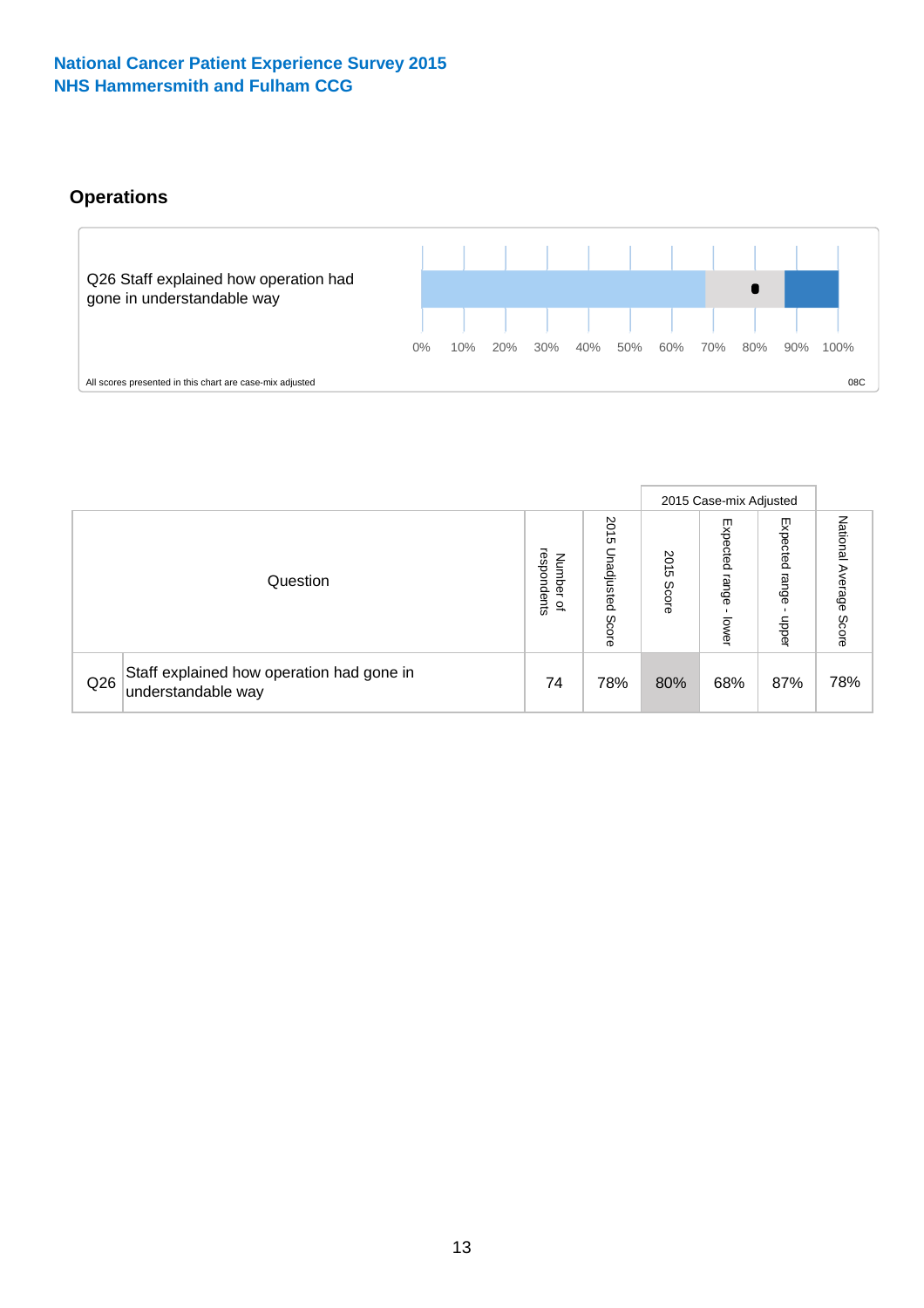### **Hospital care as an inpatient (Part 1 of 3)**



All scores presented in this chart are case-mix adjusted  $08C$ 

|                 |                                                                                           |                          |                          |                      | 2015 Case-mix Adjusted                    |                                       |                        |
|-----------------|-------------------------------------------------------------------------------------------|--------------------------|--------------------------|----------------------|-------------------------------------------|---------------------------------------|------------------------|
|                 | Question                                                                                  | respondents<br>Number of | 2015<br>Unadjusted Score | 2015<br><b>Score</b> | Expected range<br>$\blacksquare$<br>lower | Expected range<br>$\mathbf{I}$<br>ddo | National Average Score |
| Q28             | Groups of doctors or nurses did not talk in front of patient<br>as if they were not there | 83                       | 72%                      | 75%                  | 73%                                       | 90%                                   | 81%                    |
| Q29             | Patient had confidence and trust in all doctors treating<br>them                          | 83                       | 84%                      | 85%                  | 76%                                       | 92%                                   | 84%                    |
| Q30             | Patient's family or someone close definitely had<br>opportunity to talk to doctor         | 67                       | 73%                      | 73%                  | 61%                                       | 83%                                   | 72%                    |
| Q <sub>31</sub> | Patient had confidence and trust in all ward nurses                                       | 83                       | 63%                      | 63%                  | 63%                                       | 82%                                   | 72%                    |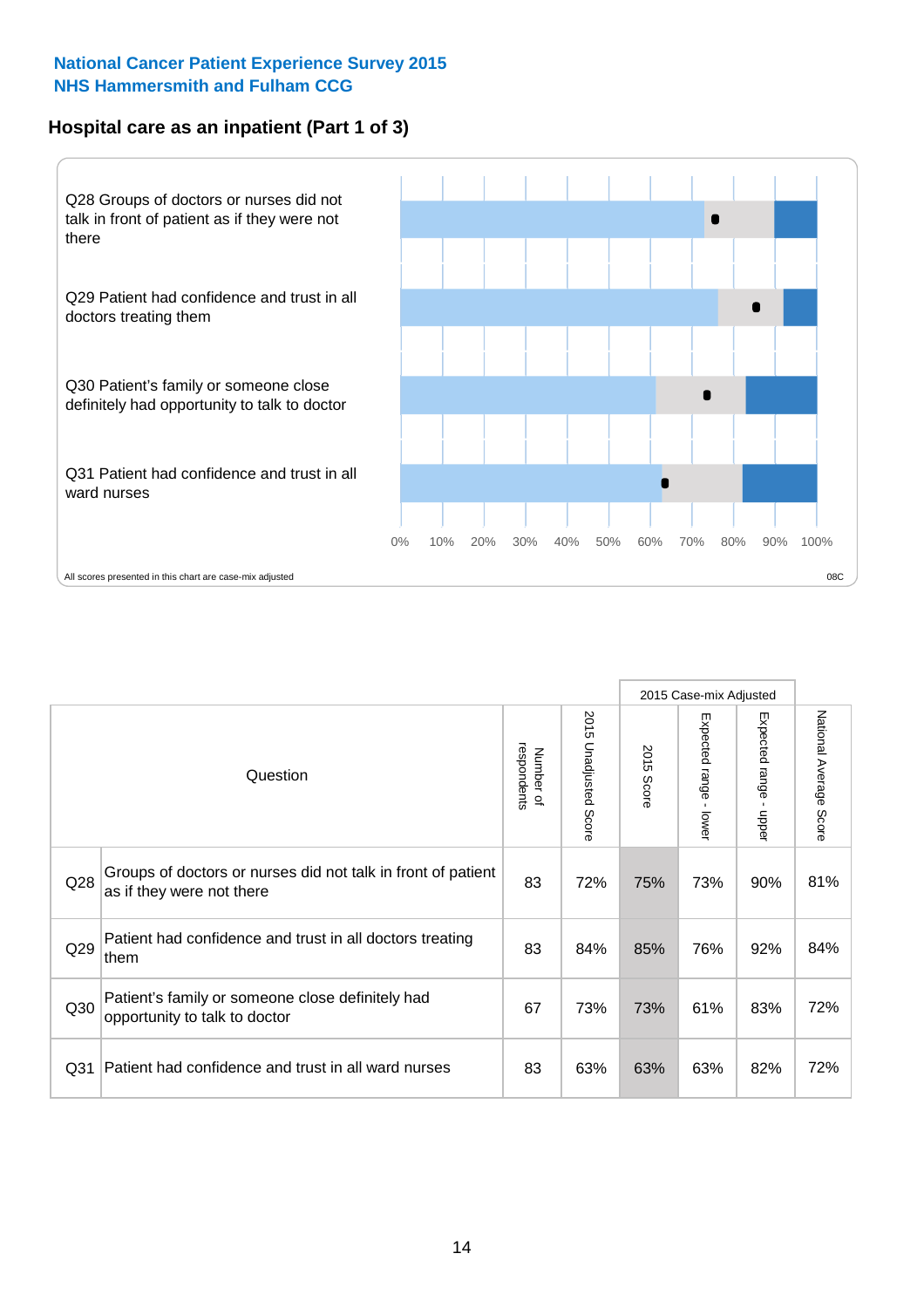### **Hospital care as an inpatient (Part 2 of 3)**



|                 |                                                                         |                          |                                 |               | 2015 Case-mix Adjusted                    |                        |                        |
|-----------------|-------------------------------------------------------------------------|--------------------------|---------------------------------|---------------|-------------------------------------------|------------------------|------------------------|
|                 | Question                                                                | respondents<br>Number of | 2015<br><b>Unadjusted Score</b> | 2015<br>Score | Expected range<br>$\blacksquare$<br>lower | Expected range - upper | National Average Score |
| Q <sub>32</sub> | Always / nearly always enough nurses on duty                            | 81                       | 69%                             | 71%           | 56%                                       | 76%                    | 66%                    |
| Q <sub>33</sub> | All staff asked patient what name they preferred to be<br>called by     | 84                       | 67%                             | 67%           | 54%                                       | 79%                    | 67%                    |
| Q <sub>34</sub> | Always given enough privacy when discussing condition<br>or treatment   | 83                       | 83%                             | 84%           | 77%                                       | 92%                    | 85%                    |
| Q35             | Patient was able to discuss worries or fears with staff<br>during visit | 63                       | 51%                             | 51%           | 40%                                       | 64%                    | 52%                    |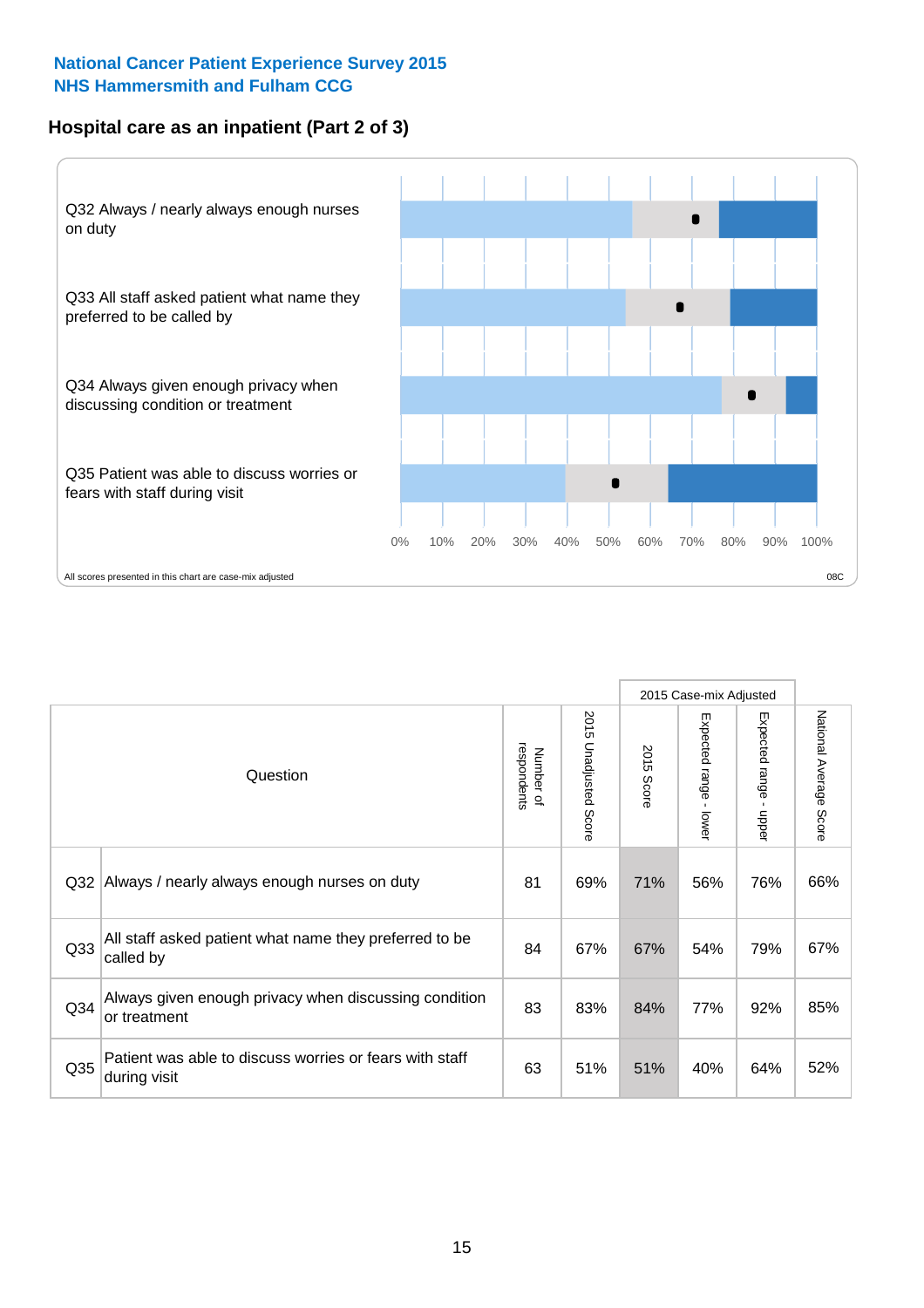### **Hospital care as an inpatient (Part 3 of 3)**



|                 |                                                                                     |                          |                       |               | 2015 Case-mix Adjusted                    |                           |                        |
|-----------------|-------------------------------------------------------------------------------------|--------------------------|-----------------------|---------------|-------------------------------------------|---------------------------|------------------------|
|                 | Question                                                                            | respondents<br>Number of | 2015 Unadjusted Score | 2015<br>Score | Expected range<br>$\blacksquare$<br>lower | Expected range -<br>nbber | National Average Score |
| Q36             | Hospital staff definitely did everything to help control pain                       | 78                       | 81%                   | 82%           | 76%                                       | 92%                       | 84%                    |
| Q <sub>37</sub> | Always treated with respect and dignity by staff                                    | 81                       | 85%                   | 86%           | 80%                                       | 95%                       | 87%                    |
| Q38             | Given clear written information about what should / should<br>not do post discharge | 78                       | 77%                   | 78%           | 76%                                       | 93%                       | 84%                    |
| Q39             | Staff told patient who to contact if worried post discharge                         | 77                       | 88%                   | 89%           | 88%                                       | 99%                       | 94%                    |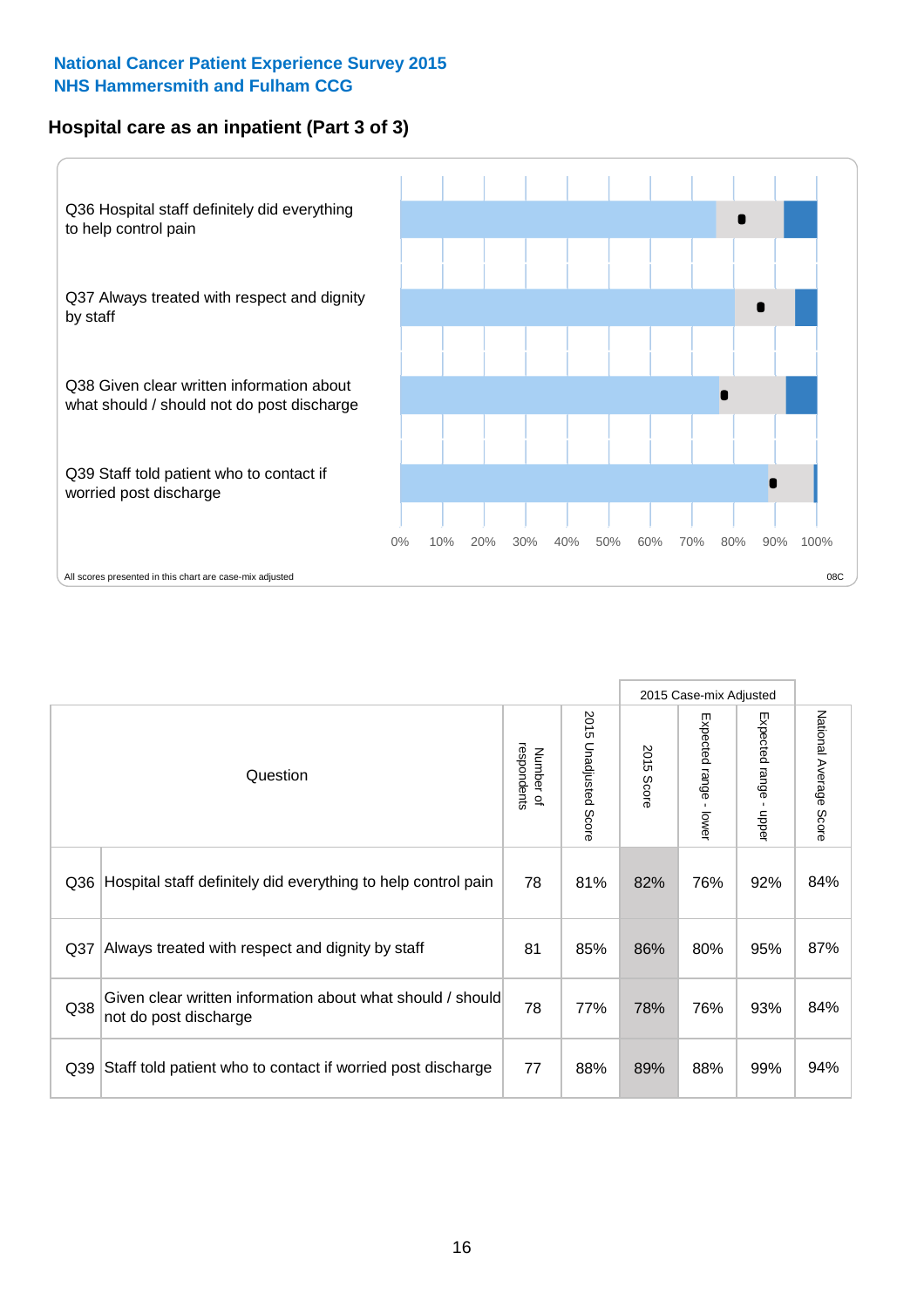### **Hospital care as a day patient / outpatient (Part 1 of 2)**



|     |                                                                                    |                          |                          |               | 2015 Case-mix Adjusted                  |                                           |                        |
|-----|------------------------------------------------------------------------------------|--------------------------|--------------------------|---------------|-----------------------------------------|-------------------------------------------|------------------------|
|     | Question                                                                           | respondents<br>Number of | 2015<br>Unadjusted Score | 2015<br>Score | Expected range<br>$\mathbf{r}$<br>lower | Expected range<br>$\blacksquare$<br>nbber | National Average Score |
| Q41 | Patient was able to discuss worries or fears with staff<br>during visit            | 105                      | 63%                      | 64%           | 61%                                     | 79%                                       | 70%                    |
| Q42 | Doctor had the right notes and other documentation with<br>them                    | 120                      | 88%                      | 89%           | 92%                                     | 99%                                       | 96%                    |
| Q44 | Beforehand patient had all information needed about<br>radiotherapy treatment      | 30                       | 83%                      | 85%           | 74%                                     | 98%                                       | 86%                    |
| Q45 | Patient given understandable information about whether<br>radiotherapy was working | 26                       | 42%                      | 44%           | 41%                                     | 78%                                       | 60%                    |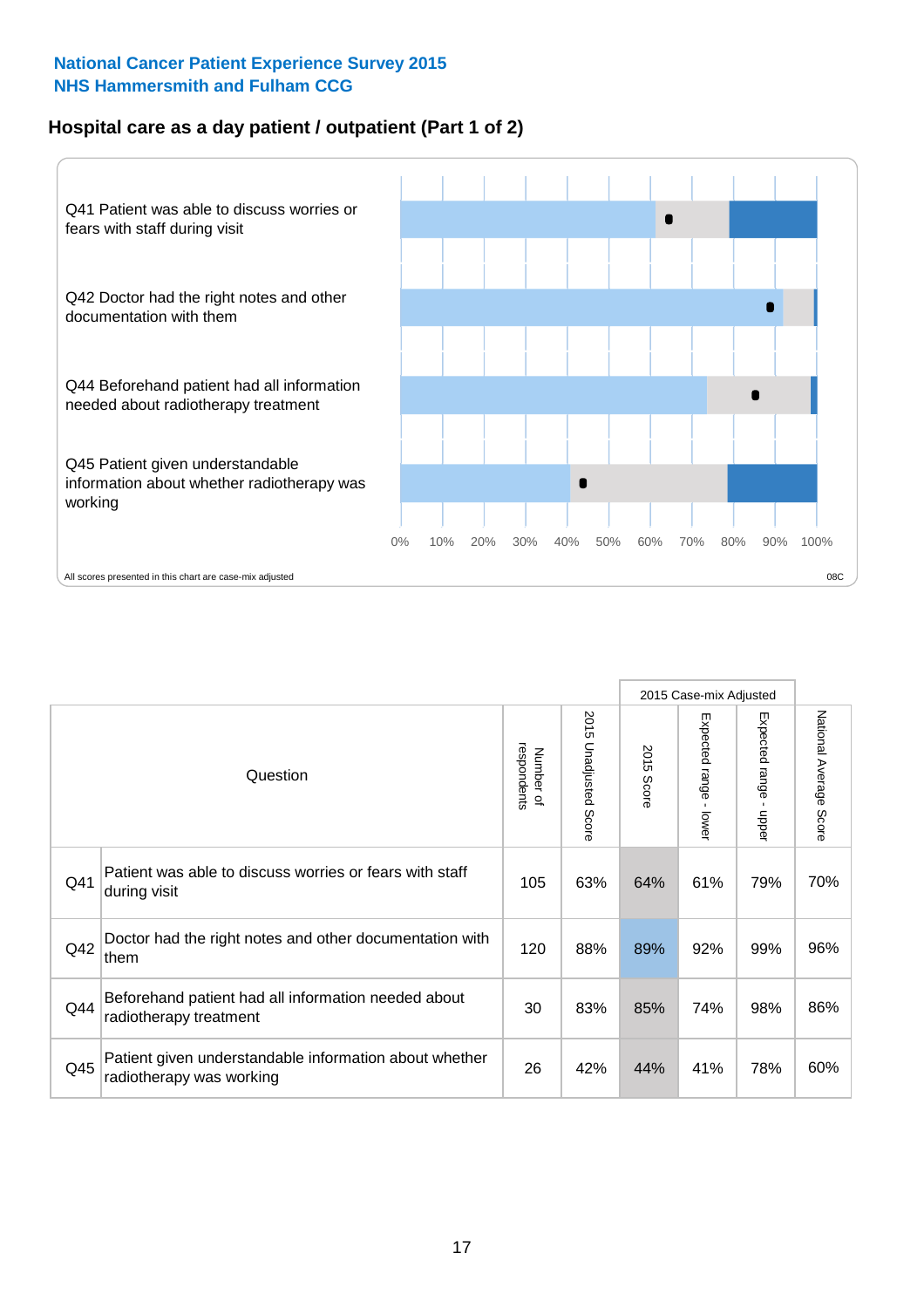## **Hospital care as a day patient / outpatient (Part 2 of 2)**



|     |                                                                                    |                                       |                             |               | 2015 Case-mix Adjusted       |                         |                           |
|-----|------------------------------------------------------------------------------------|---------------------------------------|-----------------------------|---------------|------------------------------|-------------------------|---------------------------|
|     | Question                                                                           | respondents<br>Number<br>$\mathbf{Q}$ | 2015<br>Unadjusted<br>Score | 2015<br>Score | Expected<br>I range<br>lower | Expected range<br>nbber | National Average<br>Score |
| Q47 | Beforehand patient had all information needed about<br>chemotherapy treatment      | 78                                    | 73%                         | 74%           | 76%                          | 92%                     | 84%                       |
| Q48 | Patient given understandable information about whether<br>chemotherapy was working | 74                                    | 59%                         | 61%           | 57%                          | 78%                     | 68%                       |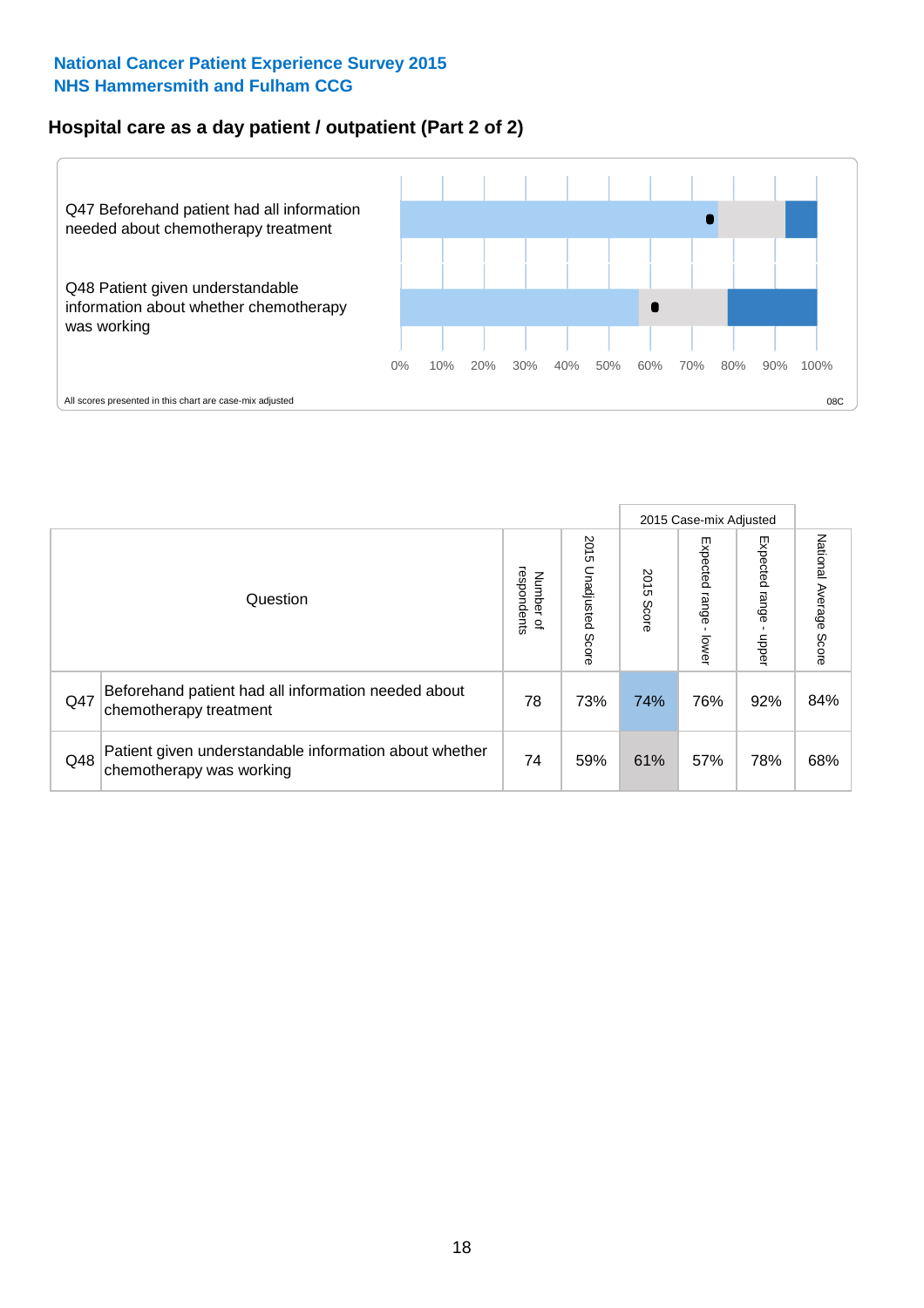#### **Home care and support**



2015 Case-mix Adjusted 2015 Unadjusted Score Expected range - upper National Average Score 2015 Unadjusted Score Expected range - lower National Average Score Expected range - lower Expected range - upper Number of<br>respondents respondents 2015 Score 2015 Score Number of Question Hospital staff gave family or someone close all the  $Q49$  information needed to help with care at home  $Q49$  are  $Q49\%$  and  $Q49\%$  and  $Q48\%$  67% 58% Patient definitely given enough support from health or  $\frac{1}{250}$  social services during treatment  $\frac{1}{25\%}$   $\frac{1}{25\%}$   $\frac{37\%}{37\%}$   $\frac{42\%}{65\%}$  54% Patient definitely given enough support from health or  $\frac{1}{2}$   $\frac{1}{2}$  social services after treatment  $\frac{1}{2}$  61  $\frac{1}{38\%}$  40% 32% 57% 45%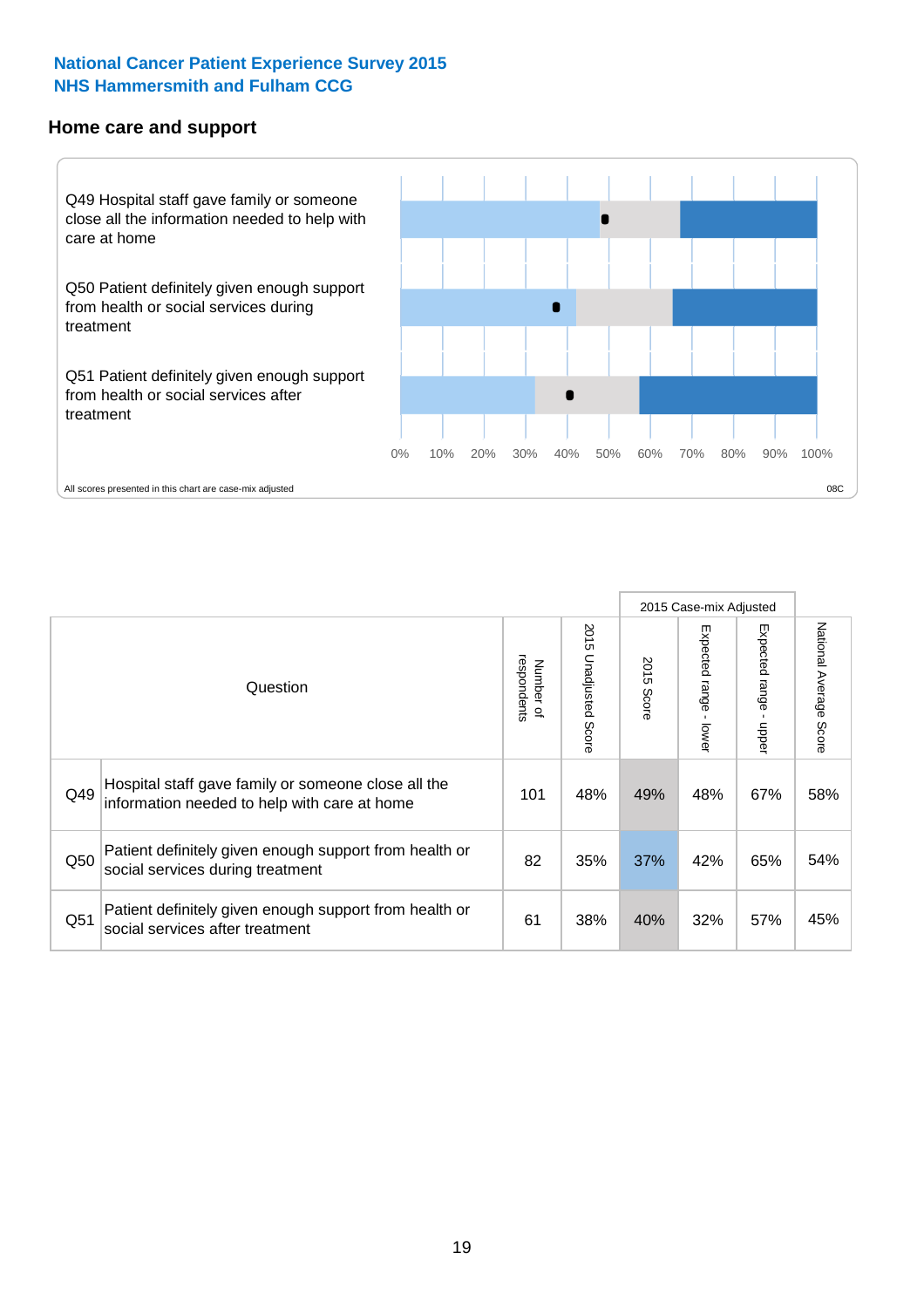### **Care from your general practice**



|     |                                                                           |                                   |                             |               |                             | 2015 Case-mix Adjusted     |                           |
|-----|---------------------------------------------------------------------------|-----------------------------------|-----------------------------|---------------|-----------------------------|----------------------------|---------------------------|
|     | Question                                                                  | respondents<br>Number<br>$\Omega$ | 2015<br>Unadjusted<br>Score | 2015<br>Score | Expected<br> range<br>lower | Expected<br>range<br>nbber | National Average<br>Score |
| Q52 | GP given enough information about patient's condition<br>and treatment    | 115                               | 87%                         | 90%           | 92%                         | 99%                        | 95%                       |
| Q53 | Practice staff definitely did everything they could to<br>support patient | 97                                | 47%                         | 50%           | 53%                         | 72%                        | 63%                       |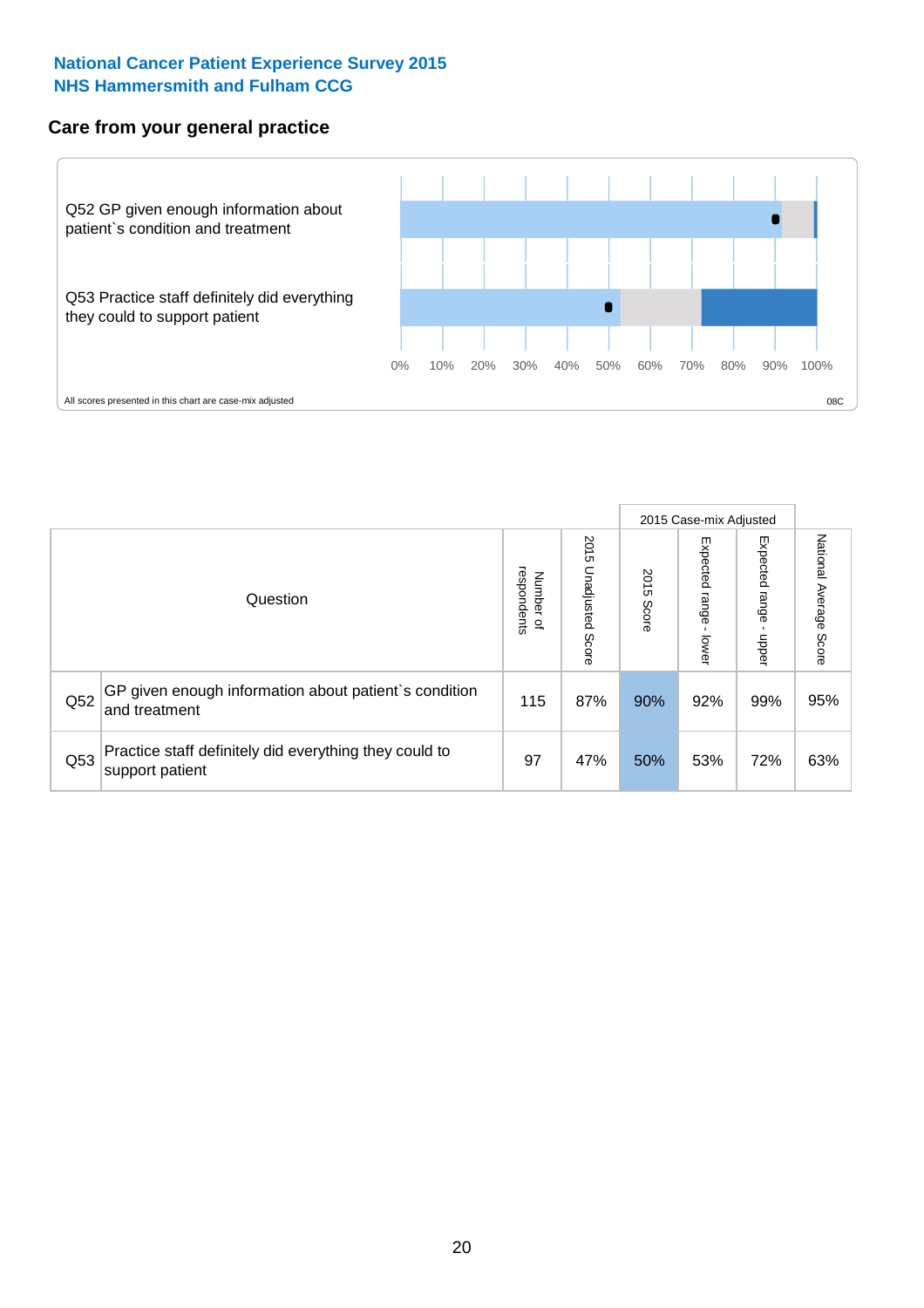### **Your overall NHS care (Part 1 of 2)**



|     |                                                                    |                          |                       |                      | 2015 Case-mix Adjusted                    |                                           |                        |
|-----|--------------------------------------------------------------------|--------------------------|-----------------------|----------------------|-------------------------------------------|-------------------------------------------|------------------------|
|     | Question                                                           | respondents<br>Number of | 2015 Unadjusted Score | 2015<br><b>Score</b> | Expected range<br>$\blacksquare$<br>lower | Expected range<br>$\blacksquare$<br>nbber | National Average Score |
| Q54 | Hospital and community staff always worked well together           | 131                      | 48%                   | 51%                  | 52%                                       | 69%                                       | 61%                    |
| Q55 | Patient given a care plan                                          | 107                      | 36%                   | 34%                  | 24%                                       | 42%                                       | 33%                    |
| Q56 | Overall the administration of the care was very good /<br>good     | 139                      | 88%                   | 89%                  | 84%                                       | 94%                                       | 89%                    |
| Q57 | Length of time for attending clinics and appointments was<br>right | 134                      | 56%                   | 57%                  | 56%                                       | 75%                                       | 66%                    |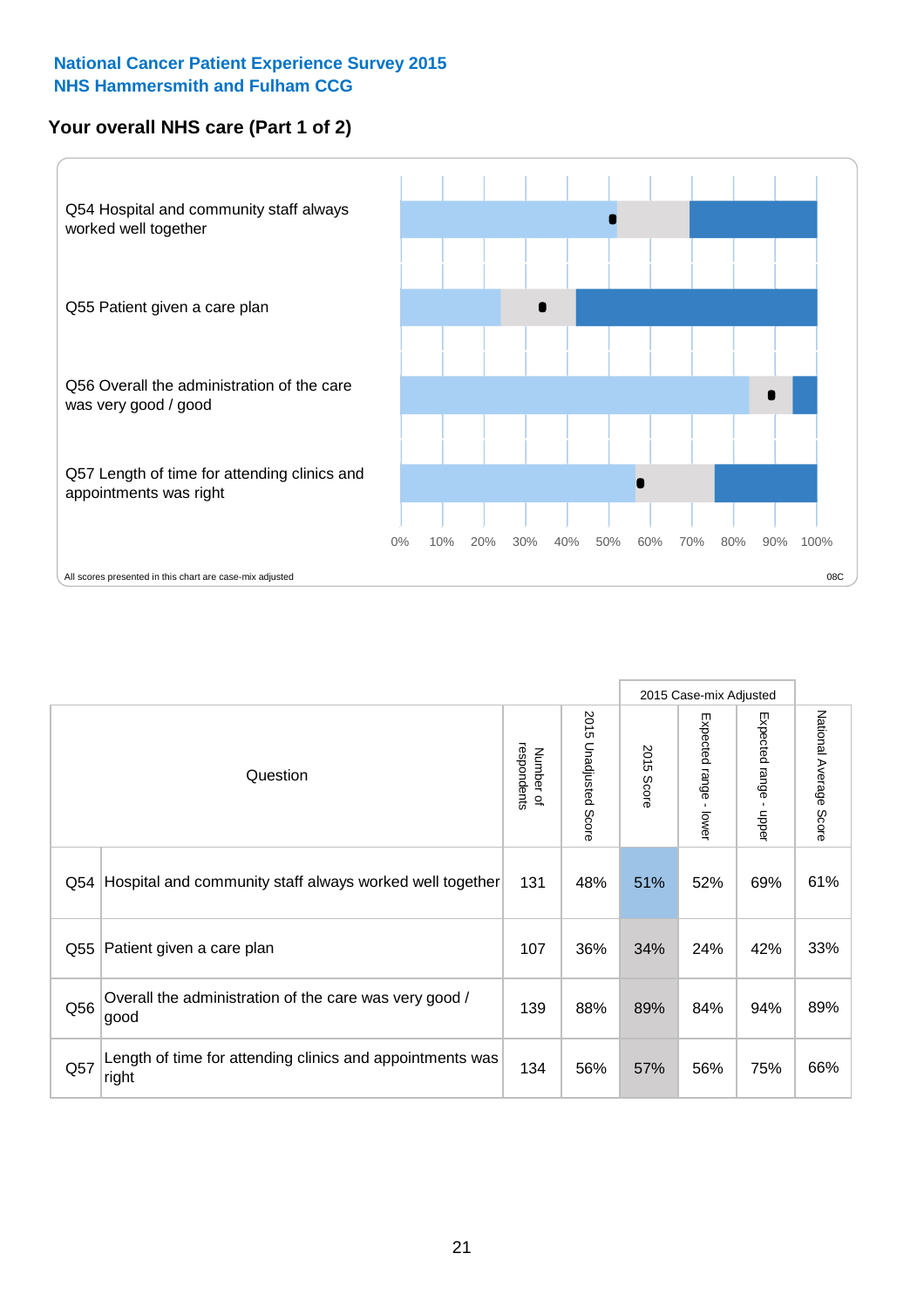### **Your overall NHS care (Part 2 of 2)**



|     |                                                       |                                              |                             |               | 2015 Case-mix Adjusted     |                            |                        |
|-----|-------------------------------------------------------|----------------------------------------------|-----------------------------|---------------|----------------------------|----------------------------|------------------------|
|     | Question                                              | respondents<br>Number<br>$\overline{\sigma}$ | 2015<br>Unadjusted<br>Score | 2015<br>Score | Expected<br>range<br>lower | Expected<br>range<br>doper | National Average Score |
| Q58 | Taking part in cancer research discussed with patient | 132                                          | 57%                         | 55%           | 19%                        | 38%                        | 28%                    |



|     |                                                                        |                                              |                             |               |                                                    | 2015 Case-mix Adjusted                                |                                     |
|-----|------------------------------------------------------------------------|----------------------------------------------|-----------------------------|---------------|----------------------------------------------------|-------------------------------------------------------|-------------------------------------|
|     | Question                                                               | respondents<br>Number<br>$\overline{\sigma}$ | 2015<br>Unadjusted<br>Score | 2015<br>Score | OWer<br>limit<br>range<br>$\mathbf{a}$<br>expected | Upper<br>limit<br>range<br>$\overline{a}$<br>expected | National<br>Average<br><b>Score</b> |
| Q59 | Patient's average rating of care scored from very poor to<br>very good | 135                                          | 8.4                         | 8.5           | 8.5                                                | 8.9                                                   | 8.7                                 |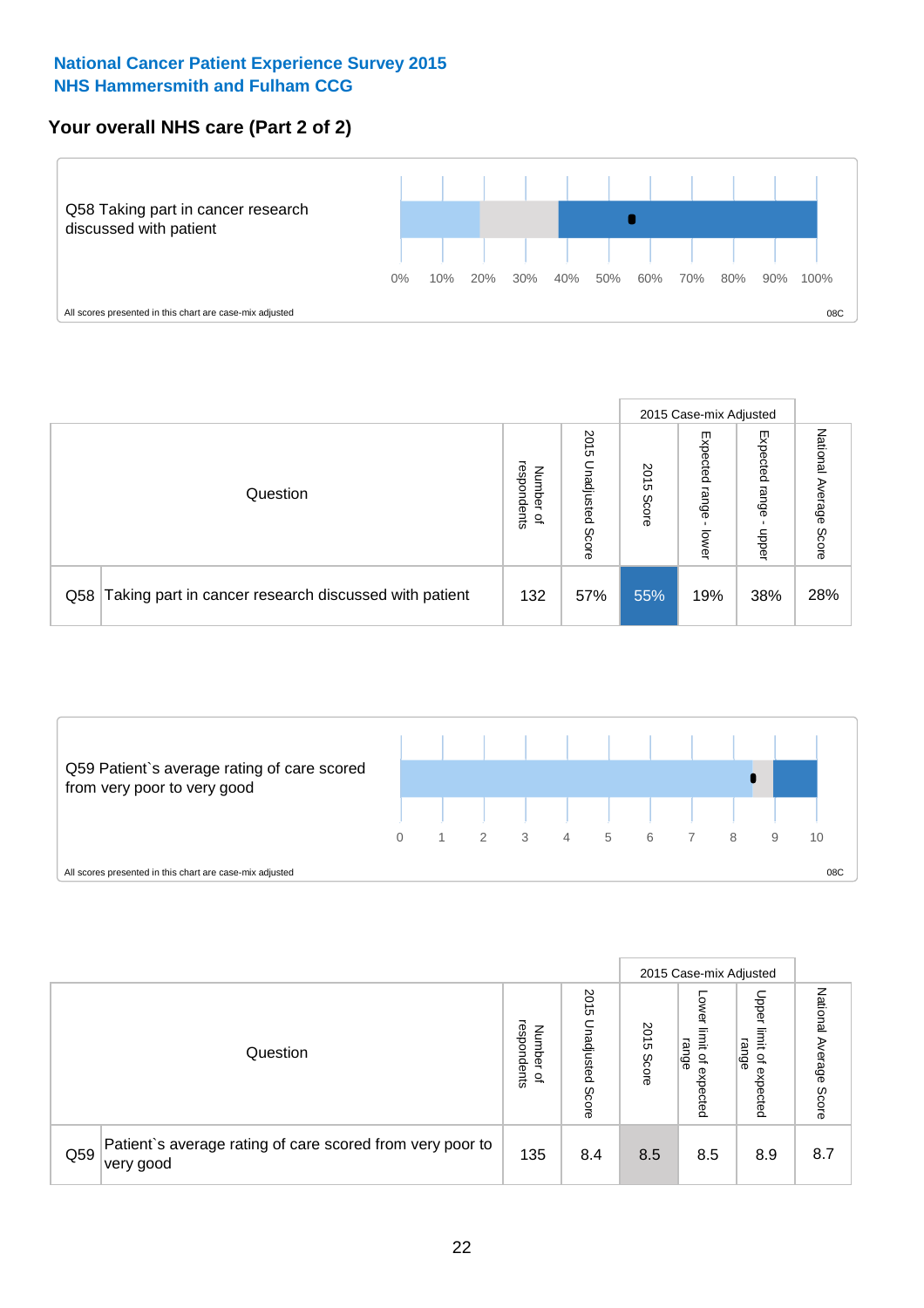# **Comparisons by tumour group for this CCG**

The following tables show the unadjusted CCG and the national percentage scores for each question broken down by tumour group. Where a cell in the table contains an asterisk this indicates that the number of patients in that group was below 21 and too small to display. Where a cell in the table contains "n.a." this indicates that there were no respondents for that tumour group.

# **Seeing your GP**

|                      | Q1. Saw GP once /<br>had to go to hospital | twice before being told | Q2. Patient thought<br>they were seen as<br>soon as necessary |                 |  |
|----------------------|--------------------------------------------|-------------------------|---------------------------------------------------------------|-----------------|--|
| <b>Cancer type</b>   | This CCG <sup>\$</sup>                     | <b>National</b>         | This CCG <sup>\$</sup>                                        | <b>National</b> |  |
| Brain / CNS          | n.a.                                       | 60%                     | n.a.                                                          | 77%             |  |
| <b>Breast</b>        | $\star$                                    | 93%                     | 81%                                                           | 88%             |  |
| Colorectal / LGT     | $\star$                                    | 72%                     | $\star$                                                       | 80%             |  |
| Gynaecological       | $\star$                                    | 75%                     | $\star$                                                       | 78%             |  |
| Haematological       | $\star$                                    | 64%                     | $\star$                                                       | 80%             |  |
| <b>Head and Neck</b> | $\star$                                    | 77%                     | $\star$                                                       | 79%             |  |
| Lung                 | $\star$                                    | 69%                     | $\star$                                                       | 83%             |  |
| Prostate             | $\star$                                    | 79%                     | $\star$                                                       | 85%             |  |
| Sarcoma              | $\star$                                    | 64%                     | $\star$                                                       | 69%             |  |
| Skin                 | n.a.                                       | 91%                     | n.a.                                                          | 87%             |  |
| <b>Upper Gastro</b>  | $\star$                                    | 70%                     | $\star$                                                       | 78%             |  |
| Urological           | $\star$                                    | 81%                     | $\star$                                                       | 84%             |  |
| Other                | $\star$                                    | 70%                     | $\star$                                                       | 78%             |  |
| <b>All Cancers</b>   | 66%                                        | 76%                     | 77%                                                           | 82%             |  |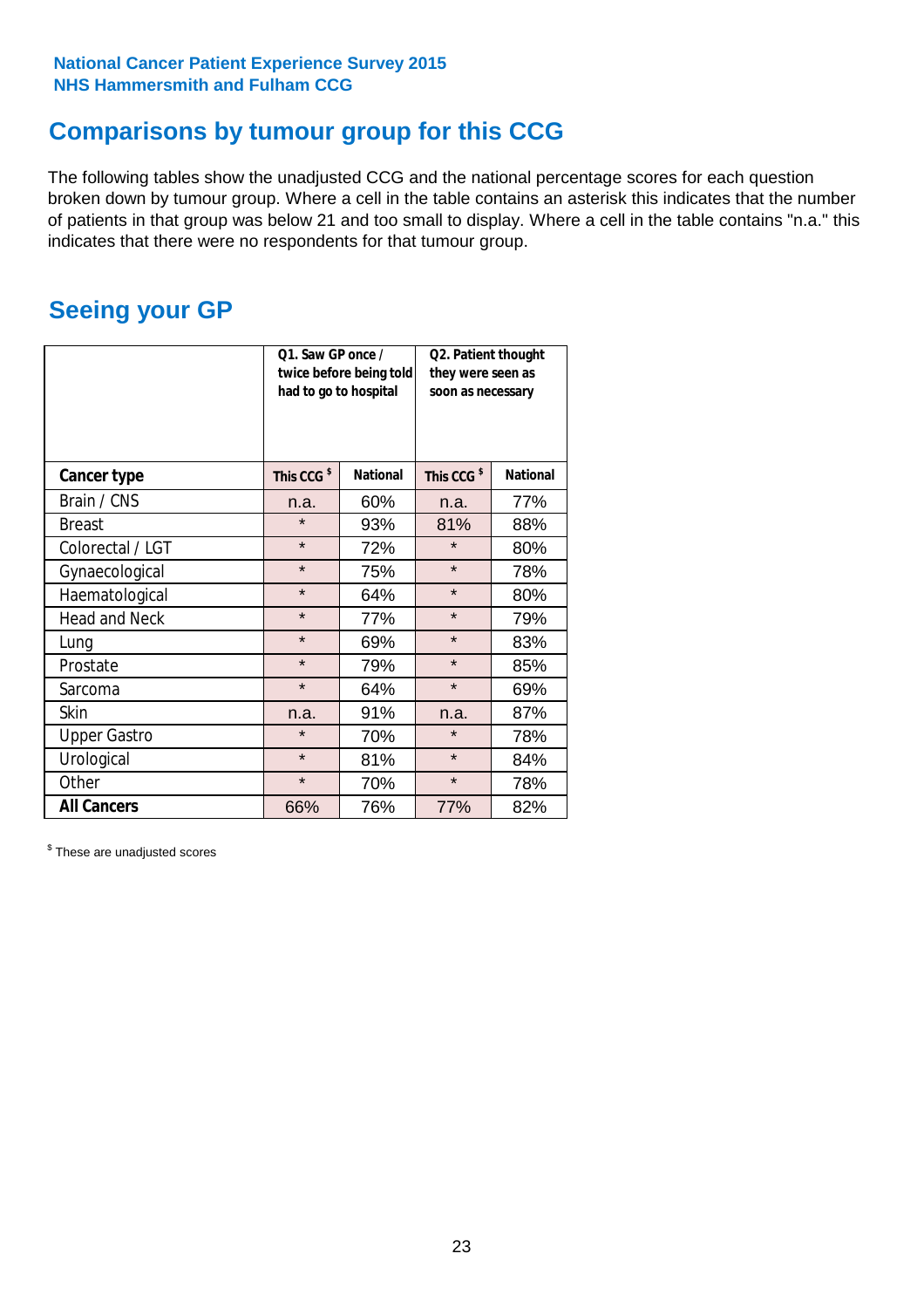# **Diagnostic tests**

|                      | be done was about<br>right | Q6. The length of time<br>waiting for the test to | Q7. Given complete<br>explanation of test<br>results in<br>understandable way |                 |  |
|----------------------|----------------------------|---------------------------------------------------|-------------------------------------------------------------------------------|-----------------|--|
| <b>Cancer type</b>   | This CCG <sup>\$</sup>     | <b>National</b>                                   | This CCG <sup>\$</sup>                                                        | <b>National</b> |  |
| Brain / CNS          | n.a.                       | 87%                                               | n.a.                                                                          | 69%             |  |
| <b>Breast</b>        | 92%                        | 90%                                               | 83%                                                                           | 82%             |  |
| Colorectal / LGT     | $\star$                    | 86%                                               | $\star$                                                                       | 81%             |  |
| Gynaecological       | $\star$                    | 84%                                               | $\star$                                                                       | 76%             |  |
| Haematological       | $\star$                    | 87%                                               | $\star$                                                                       | 76%             |  |
| <b>Head and Neck</b> | $\star$                    | 84%                                               | $\star$                                                                       | 77%             |  |
| Lung                 | $\star$                    | 87%                                               | $\star$                                                                       | 78%             |  |
| Prostate             | $\star$                    | 85%                                               | $\star$                                                                       | 79%             |  |
| Sarcoma              | $\star$                    | 81%                                               | $\star$                                                                       | 77%             |  |
| Skin                 | n.a.                       | 89%                                               | n.a.                                                                          | 85%             |  |
| <b>Upper Gastro</b>  | $\star$                    | 83%                                               | $\star$                                                                       | 77%             |  |
| Urological           | $\star$                    | 85%                                               | $\star$                                                                       | 78%             |  |
| Other                | $\star$<br>85%             |                                                   | $\star$                                                                       | 76%             |  |
| <b>All Cancers</b>   | 83%                        | 87%                                               | 68%                                                                           | 79%             |  |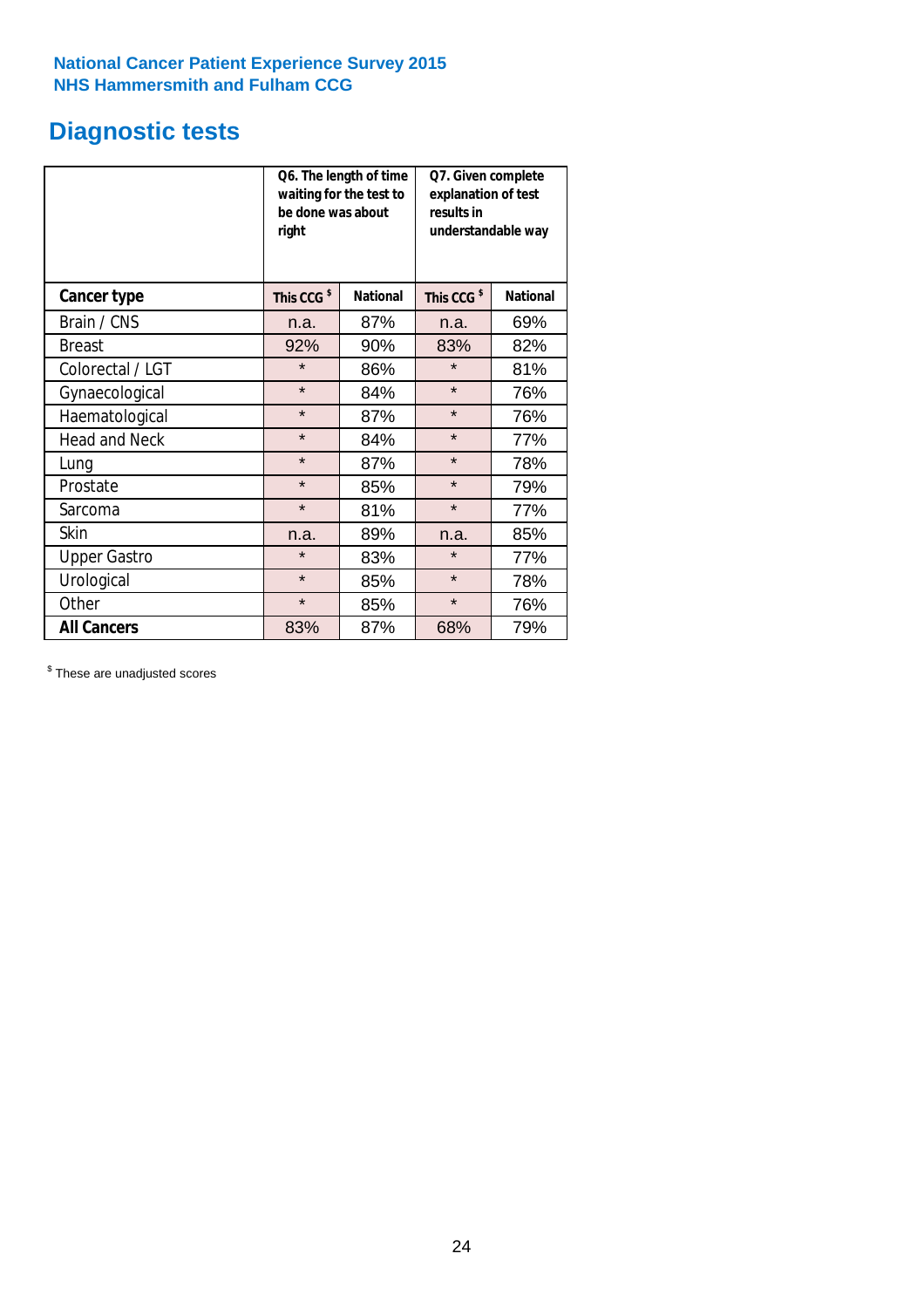# **Finding out what was wrong with you**

|                      | Q8. Patient told they<br>could bring a family<br>member or friend<br>when first told they<br>had cancer |                 | Q9. Patient felt they<br>were told sensitively<br>that they had cancer |                 | Q10. Patient<br>completely understood<br>the explanation of<br>what was wrong |                 | Q11. Patient given<br>easy to understand<br>written information<br>about the type of<br>cancer they had |                 |
|----------------------|---------------------------------------------------------------------------------------------------------|-----------------|------------------------------------------------------------------------|-----------------|-------------------------------------------------------------------------------|-----------------|---------------------------------------------------------------------------------------------------------|-----------------|
| Cancer type          | This CCG <sup>\$</sup>                                                                                  | <b>National</b> | This CCG <sup>\$</sup>                                                 | <b>National</b> | This CCG <sup>\$</sup>                                                        | <b>National</b> | This CCG <sup>\$</sup>                                                                                  | <b>National</b> |
| Brain / CNS          | n.a.                                                                                                    | 85%             | n.a.                                                                   | 79%             | n.a.                                                                          | 60%             | n.a.                                                                                                    | 62%             |
| <b>Breast</b>        | 73%                                                                                                     | 83%             | 74%                                                                    | 88%             | 72%                                                                           | 78%             | 68%                                                                                                     | 76%             |
| Colorectal / LGT     | $\star$                                                                                                 | 83%             | 95%                                                                    | 85%             | 67%                                                                           | 79%             | $\star$                                                                                                 | 71%             |
| Gynaecological       | $\star$                                                                                                 | 75%             | $\star$                                                                | 83%             | $\star$                                                                       | 73%             | $\star$                                                                                                 | 69%             |
| Haematological       | $\star$                                                                                                 | 75%             | $\star$                                                                | 83%             | $\star$                                                                       | 60%             | $\star$                                                                                                 | 74%             |
| <b>Head and Neck</b> | $\star$                                                                                                 | 73%             | $\star$                                                                | 85%             | $\star$                                                                       | 75%             | $\star$                                                                                                 | 61%             |
| Lung                 | $\star$                                                                                                 | 80%             | $\star$                                                                | 83%             | $\star$                                                                       | 75%             | $\star$                                                                                                 | 66%             |
| Prostate             | $\star$                                                                                                 | 80%             | $\star$                                                                | 84%             | $\star$                                                                       | 78%             | $\star$                                                                                                 | 80%             |
| Sarcoma              | $\star$                                                                                                 | 77%             | $\star$                                                                | 82%             | $\star$                                                                       | 63%             | $\star$                                                                                                 | 61%             |
| Skin                 | n.a.                                                                                                    | 71%             | n.a.                                                                   | 90%             | n.a.                                                                          | 83%             | n.a.                                                                                                    | 84%             |
| <b>Upper Gastro</b>  | $\star$                                                                                                 | 79%             | $\star$                                                                | 79%             | $\star$                                                                       | 72%             | $\star$                                                                                                 | 64%             |
| Urological           | $\star$                                                                                                 | 74%             | $\star$                                                                | 82%             | $\star$                                                                       | 76%             | $\star$                                                                                                 | 71%             |
| Other                | $\star$                                                                                                 | 77%             | $\star$                                                                | 82%             | $\star$                                                                       | 72%             | $\star$                                                                                                 | 61%             |
| <b>All Cancers</b>   | 73%                                                                                                     | 79%             | 80%                                                                    | 84%             | 63%                                                                           | 73%             | 58%                                                                                                     | 72%             |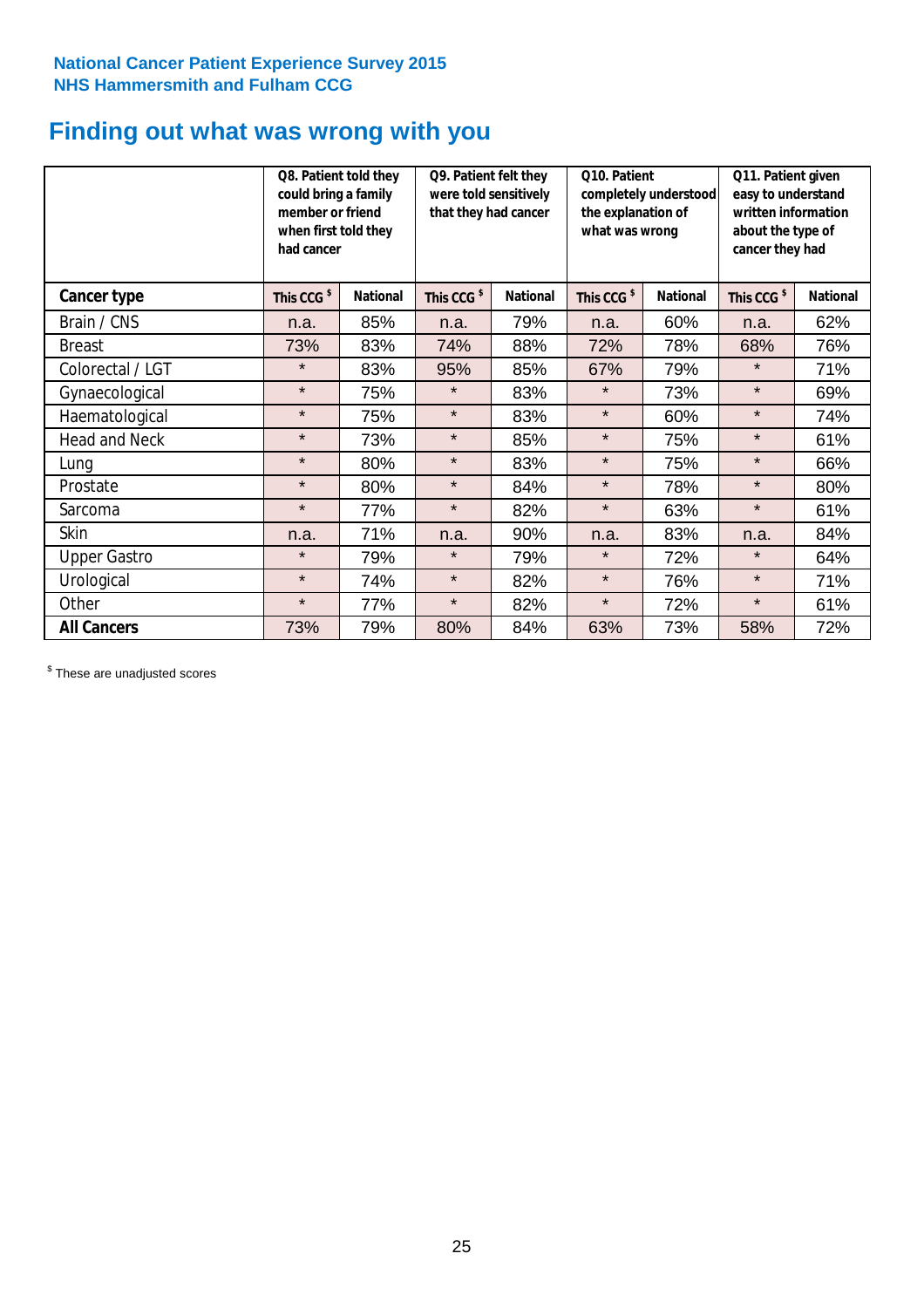# **Deciding the best treatment for you**

|                      | treatment options<br>were completely<br>explained | Q12. Patient felt that | Q13. Possible side<br>understandable way | effects explained in an | Q14. Patient given<br>practical advice and<br>support in dealing with<br>side effects of<br>treatment |                 |  |
|----------------------|---------------------------------------------------|------------------------|------------------------------------------|-------------------------|-------------------------------------------------------------------------------------------------------|-----------------|--|
| <b>Cancer type</b>   | This CCG <sup>\$</sup>                            | <b>National</b>        | This CCG <sup>\$</sup>                   | <b>National</b>         |                                                                                                       | <b>National</b> |  |
| Brain / CNS          | n.a.                                              | 80%                    | n.a.                                     | 71%                     | n.a.                                                                                                  | 62%             |  |
| <b>Breast</b>        | 81%                                               | 84%                    | 74%                                      | 76%                     | 46%                                                                                                   | 69%             |  |
| Colorectal / LGT     | $\star$                                           | 85%                    | $\star$                                  | 75%                     | $\star$                                                                                               | 68%             |  |
| Gynaecological       | $\star$                                           | 84%                    | $\star$                                  | 76%                     | $\star$                                                                                               | 68%             |  |
| Haematological       | $\star$                                           | 81%                    | $\star$                                  | 69%                     | $\star$                                                                                               | 65%             |  |
| <b>Head and Neck</b> | $\star$                                           | 85%                    | $\star$                                  | 72%                     | $\star$                                                                                               | 67%             |  |
| Lung                 | $\star$                                           | 84%                    | $\star$                                  | 74%                     | $\star$                                                                                               | 69%             |  |
| Prostate             | $\star$                                           | 80%                    | $\star$                                  | 71%                     | $\star$                                                                                               | 61%             |  |
| Sarcoma              | $\star$                                           | 82%                    | $\star$                                  | 75%                     | $\star$                                                                                               | 66%             |  |
| Skin                 | n.a.                                              | 88%                    | n.a.                                     | 75%                     | n.a.                                                                                                  | 74%             |  |
| <b>Upper Gastro</b>  | $\star$                                           | 83%                    | $\star$                                  | 72%                     | $\star$                                                                                               | 66%             |  |
| Urological           | $\star$                                           | 80%                    | $\star$                                  | 69%                     | $\star$                                                                                               | 61%             |  |
| Other                | $\star$                                           | 80%                    | $\star$                                  | 72%                     | $\star$                                                                                               | 64%             |  |
| <b>All Cancers</b>   | 77%                                               | 83%                    | 65%                                      | 73%                     | 57%                                                                                                   | 66%             |  |

|                      | in the future          | Q15. Patient definitely<br>told about side effects<br>that could affect them | Q16. Patient definitely<br>involved in decisions<br>about care and<br>treatment |                 |  |
|----------------------|------------------------|------------------------------------------------------------------------------|---------------------------------------------------------------------------------|-----------------|--|
| <b>Cancer type</b>   | This CCG <sup>\$</sup> | <b>National</b>                                                              | This CCG <sup>\$</sup>                                                          | <b>National</b> |  |
| Brain / CNS          | n.a.                   | 56%                                                                          | n.a.                                                                            | 74%             |  |
| <b>Breast</b>        | 44%                    | 55%                                                                          | 69%                                                                             | 79%             |  |
| Colorectal / LGT     | $\star$                | 56%                                                                          | $\star$                                                                         | 79%             |  |
| Gynaecological       | $\star$                | 54%                                                                          | $\star$                                                                         | 76%             |  |
| Haematological       | $\star$<br>50%         |                                                                              | $\star$                                                                         | 77%             |  |
| <b>Head and Neck</b> | $\star$                | 58%                                                                          | $\star$                                                                         | 76%             |  |
| Lung                 | $\star$                | 54%                                                                          | $\star$                                                                         | 78%             |  |
| Prostate             | $\star$                | 63%                                                                          | $\star$                                                                         | 79%             |  |
| Sarcoma              | $\star$                | 54%                                                                          | $\star$                                                                         | 77%             |  |
| <b>Skin</b>          | n.a.                   | 66%                                                                          | n.a.                                                                            | 86%             |  |
| <b>Upper Gastro</b>  | $\star$                | 53%                                                                          | $\star$                                                                         | 77%             |  |
| Urological           | $\star$                | 52%                                                                          | $\star$                                                                         | 75%             |  |
| Other                | $\star$                | 51%                                                                          | $\star$                                                                         | 75%             |  |
| <b>All Cancers</b>   | 50%                    | 54%                                                                          | 69%                                                                             | 78%             |  |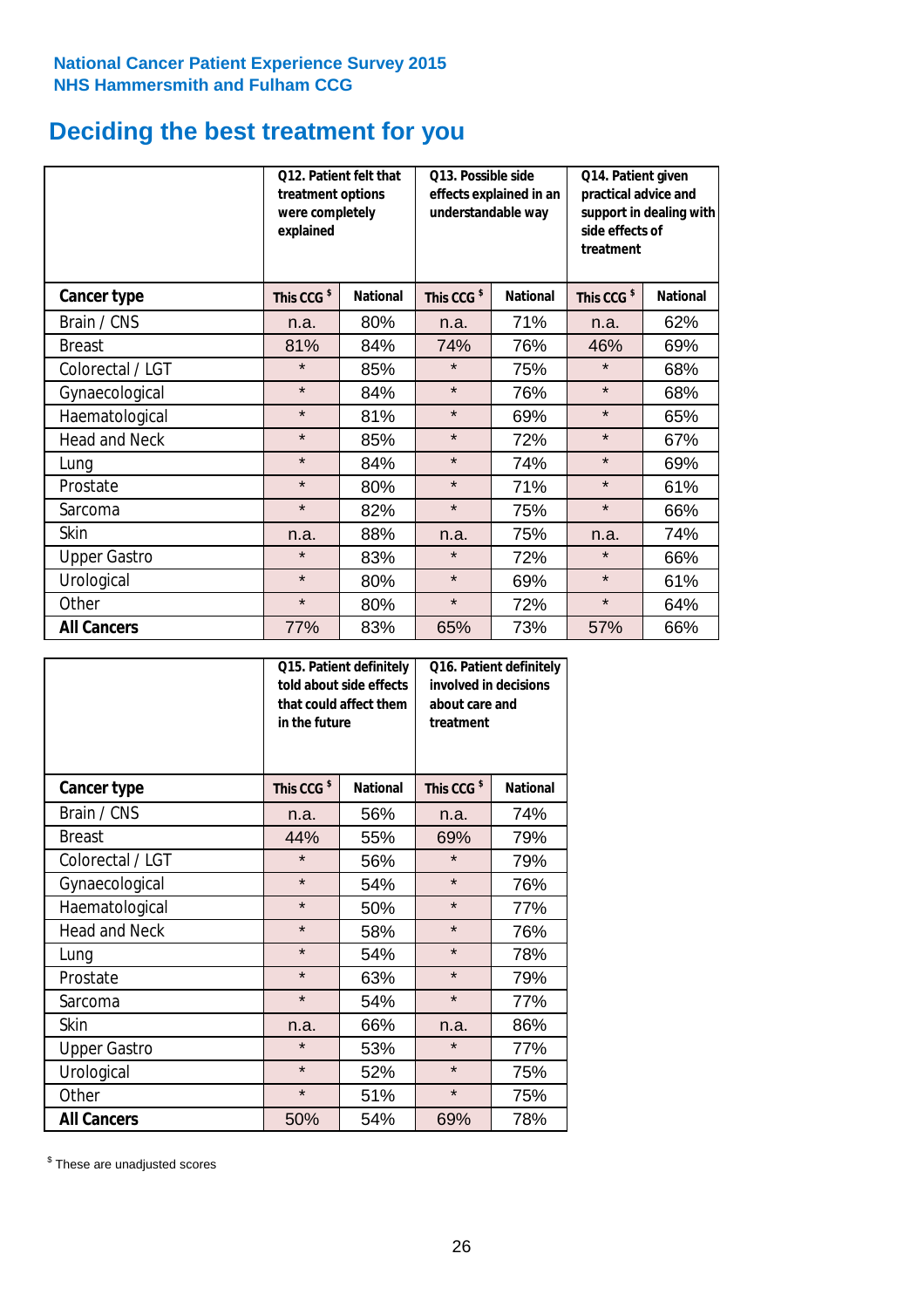# **Clinical Nurse Specialist**

|                      | would support them<br>through their<br>treatment | Q17. Patient given the<br>name of the CNS who | Q18. Patient found it<br>easy to contact their<br><b>CNS</b> |                 | <b>Q19. Get</b><br>understandable<br>answers to important<br>questions all or most<br>of the time |                 |  |
|----------------------|--------------------------------------------------|-----------------------------------------------|--------------------------------------------------------------|-----------------|---------------------------------------------------------------------------------------------------|-----------------|--|
| Cancer type          | This CCG <sup>\$</sup>                           | <b>National</b>                               | This CCG <sup>\$</sup>                                       | <b>National</b> | This CCG <sup>\$</sup>                                                                            | <b>National</b> |  |
| Brain / CNS          | n.a.                                             | 95%                                           | n.a.                                                         | 84%             | n.a.                                                                                              | 85%             |  |
| <b>Breast</b>        | 100%                                             | 94%                                           | 65%                                                          | 85%             | 73%                                                                                               | 88%             |  |
| Colorectal / LGT     | 90%                                              | 91%                                           | $\star$                                                      | 88%             | $\star$                                                                                           | 90%             |  |
| Gynaecological       | $\star$                                          | 93%                                           | $\star$                                                      | 86%             | $\star$                                                                                           | 87%             |  |
| Haematological       | $\star$                                          | 89%                                           | $\star$                                                      | 89%             | $\star$                                                                                           | 90%             |  |
| <b>Head and Neck</b> | $\star$                                          | 88%                                           | $\star$                                                      | 86%             | $\star$                                                                                           | 88%             |  |
| Lung                 | $\star$                                          | 93%                                           | $\star$                                                      | 89%             | $\star$                                                                                           | 89%             |  |
| Prostate             | $\star$                                          | 89%                                           | $\star$                                                      | 83%             | $\star$                                                                                           | 88%             |  |
| Sarcoma              | $\star$                                          | 87%                                           | $\star$                                                      | 86%             | $\star$                                                                                           | 88%             |  |
| Skin                 | n.a.                                             | 88%                                           | n.a.                                                         | 90%             | n.a.                                                                                              | 92%             |  |
| <b>Upper Gastro</b>  | $\star$                                          | 92%                                           | $\star$                                                      | 87%             | $\star$                                                                                           | 88%             |  |
| Urological           | $\star$                                          | 80%                                           | $\star$                                                      | 85%             | $\star$                                                                                           | 88%             |  |
| Other                | $\star$                                          | 86%                                           | $\star$                                                      | 86%             | $\star$                                                                                           | 87%             |  |
| <b>All Cancers</b>   | 91%                                              | 90%                                           | 83%                                                          | 87%             | 82%                                                                                               | 88%             |  |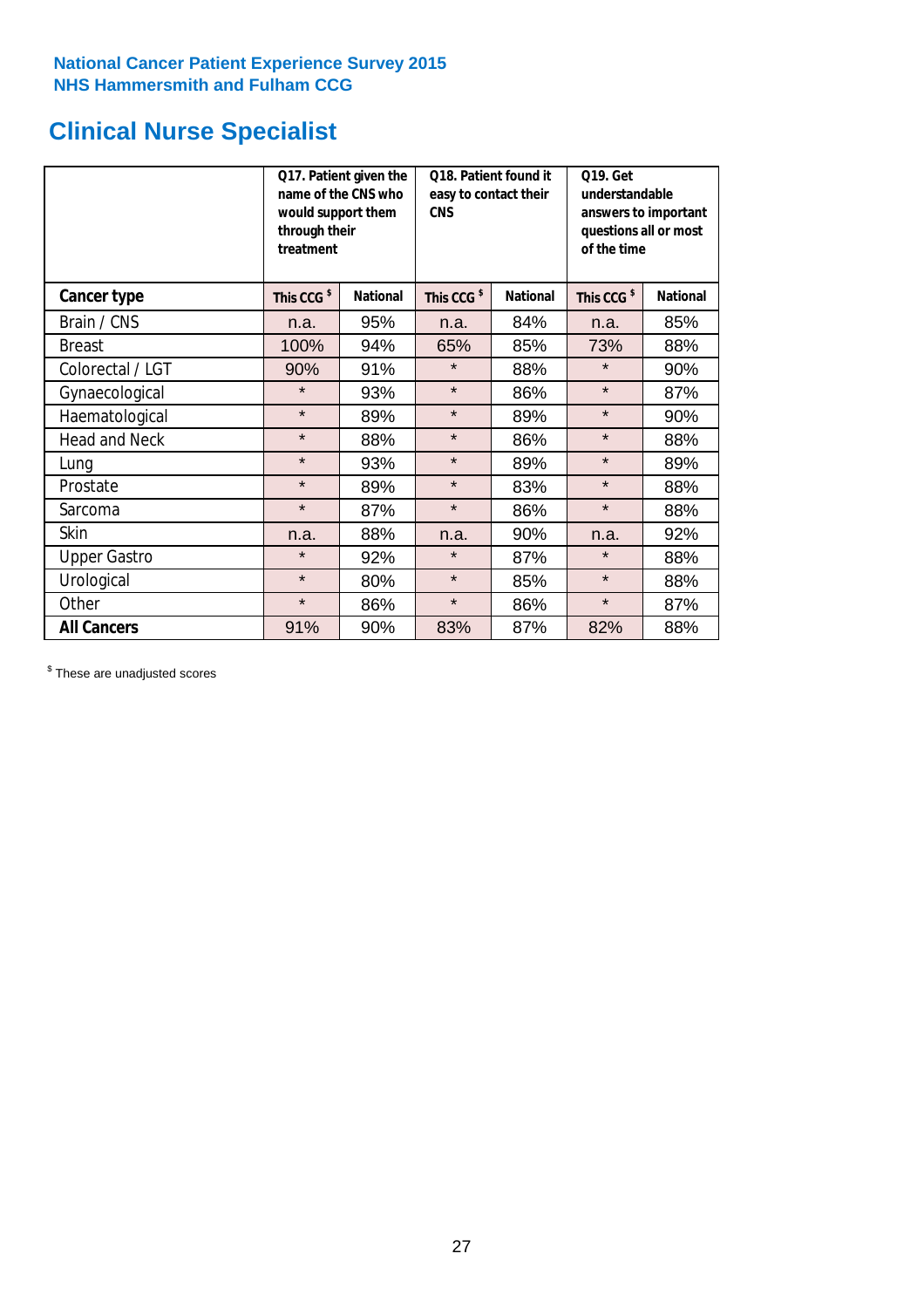# **Support for people with cancer**

|                      | Q20. Hospital staff<br>gave information<br>about support groups |                 |                        | Q21. Hospital staff<br>gave information<br>about impact cancer<br>could have on day to<br>day activities |                        | Q22. Hospital staff<br>gave information on<br>getting financial help |                        | Q23. Hospital staff told<br>patient they could get<br>free prescriptions |  |
|----------------------|-----------------------------------------------------------------|-----------------|------------------------|----------------------------------------------------------------------------------------------------------|------------------------|----------------------------------------------------------------------|------------------------|--------------------------------------------------------------------------|--|
| <b>Cancer type</b>   | This CCG <sup>\$</sup>                                          | <b>National</b> | This CCG <sup>\$</sup> | <b>National</b>                                                                                          | This CCG <sup>\$</sup> | <b>National</b>                                                      | This CCG <sup>\$</sup> | <b>National</b>                                                          |  |
| Brain / CNS          | n.a.                                                            | 85%             | n.a.                   | 80%                                                                                                      | n.a.                   | 72%                                                                  | n.a.                   | 79%                                                                      |  |
| <b>Breast</b>        | 81%                                                             | 88%             | 71%                    | 85%                                                                                                      | $\star$                | 60%                                                                  | $\star$                | 80%                                                                      |  |
| Colorectal / LGT     | $\star$                                                         | 82%             | $\star$                | 82%                                                                                                      | $\star$                | 52%                                                                  | $\star$                | 83%                                                                      |  |
| Gynaecological       | $\star$                                                         | 83%             | $\star$                | 81%                                                                                                      | $\star$                | 58%                                                                  | $\star$                | 76%                                                                      |  |
| Haematological       | $\star$                                                         | 82%             | $\star$                | 82%                                                                                                      | $\star$                | 56%                                                                  | $\star$                | 86%                                                                      |  |
| <b>Head and Neck</b> | $\star$                                                         | 83%             | $\star$                | 80%                                                                                                      | $\star$                | 55%                                                                  | $\star$                | 80%                                                                      |  |
| Lung                 | $\star$                                                         | 82%             | $\star$                | 80%                                                                                                      | $\star$                | 68%                                                                  | $\star$                | 85%                                                                      |  |
| Prostate             | $\star$                                                         | 85%             | $\star$                | 81%                                                                                                      | $\star$                | 41%                                                                  | $\star$                | 76%                                                                      |  |
| Sarcoma              | $\star$                                                         | 82%             | $\star$                | 80%                                                                                                      | $\star$                | 57%                                                                  | $\star$                | 75%                                                                      |  |
| Skin                 | n.a.                                                            | 85%             | n.a.                   | 85%                                                                                                      | n.a.                   | 51%                                                                  | n.a.                   | 65%                                                                      |  |
| <b>Upper Gastro</b>  | $\star$                                                         | 82%             | $\star$                | 78%                                                                                                      | $\star$                | 57%                                                                  | $\star$                | 83%                                                                      |  |
| Urological           | $\star$                                                         | 71%             | $\star$                | 70%                                                                                                      | $\star$                | 33%                                                                  | $\star$                | 69%                                                                      |  |
| Other                | $\star$                                                         | 80%             | $\star$                | 77%                                                                                                      | $\star$                | 53%                                                                  | $\star$                | 79%                                                                      |  |
| <b>All Cancers</b>   | 83%                                                             | 83%             | 77%                    | 81%                                                                                                      | 51%                    | 55%                                                                  | 77%                    | 80%                                                                      |  |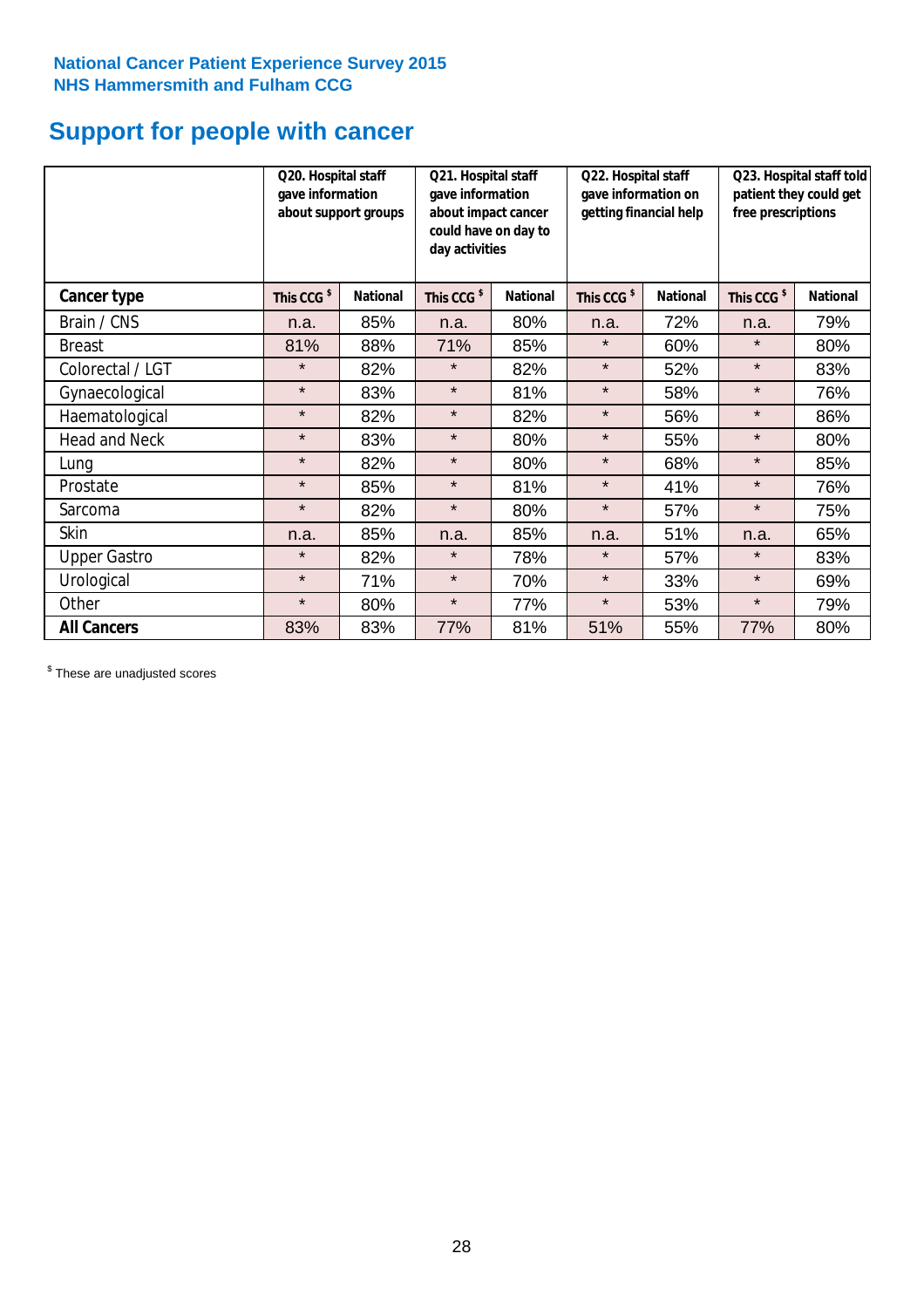# **Operations**

|                      | Q26. Staff explained<br>how operation had<br>gone in<br>understandable way |                 |  |  |  |
|----------------------|----------------------------------------------------------------------------|-----------------|--|--|--|
| <b>Cancer type</b>   | This CCG <sup>\$</sup>                                                     | <b>National</b> |  |  |  |
| Brain / CNS          | n.a.                                                                       | 75%             |  |  |  |
| <b>Breast</b>        | $\star$                                                                    | 77%             |  |  |  |
| Colorectal / LGT     | $\star$                                                                    | 81%             |  |  |  |
| Gynaecological       | $\star$                                                                    | 79%             |  |  |  |
| Haematological       | $\star$                                                                    | 75%             |  |  |  |
| <b>Head and Neck</b> | $\star$                                                                    | 77%             |  |  |  |
| Lung                 | $\star$                                                                    | 76%             |  |  |  |
| Prostate             | $\star$                                                                    | 76%             |  |  |  |
| Sarcoma              | $\star$                                                                    | 80%             |  |  |  |
| Skin                 | n.a.                                                                       | 84%             |  |  |  |
| <b>Upper Gastro</b>  | $\star$                                                                    | 81%             |  |  |  |
| Urological           | $\star$                                                                    | 74%             |  |  |  |
| Other                | $\star$<br>78%                                                             |                 |  |  |  |
| <b>All Cancers</b>   | 78%                                                                        | 78%             |  |  |  |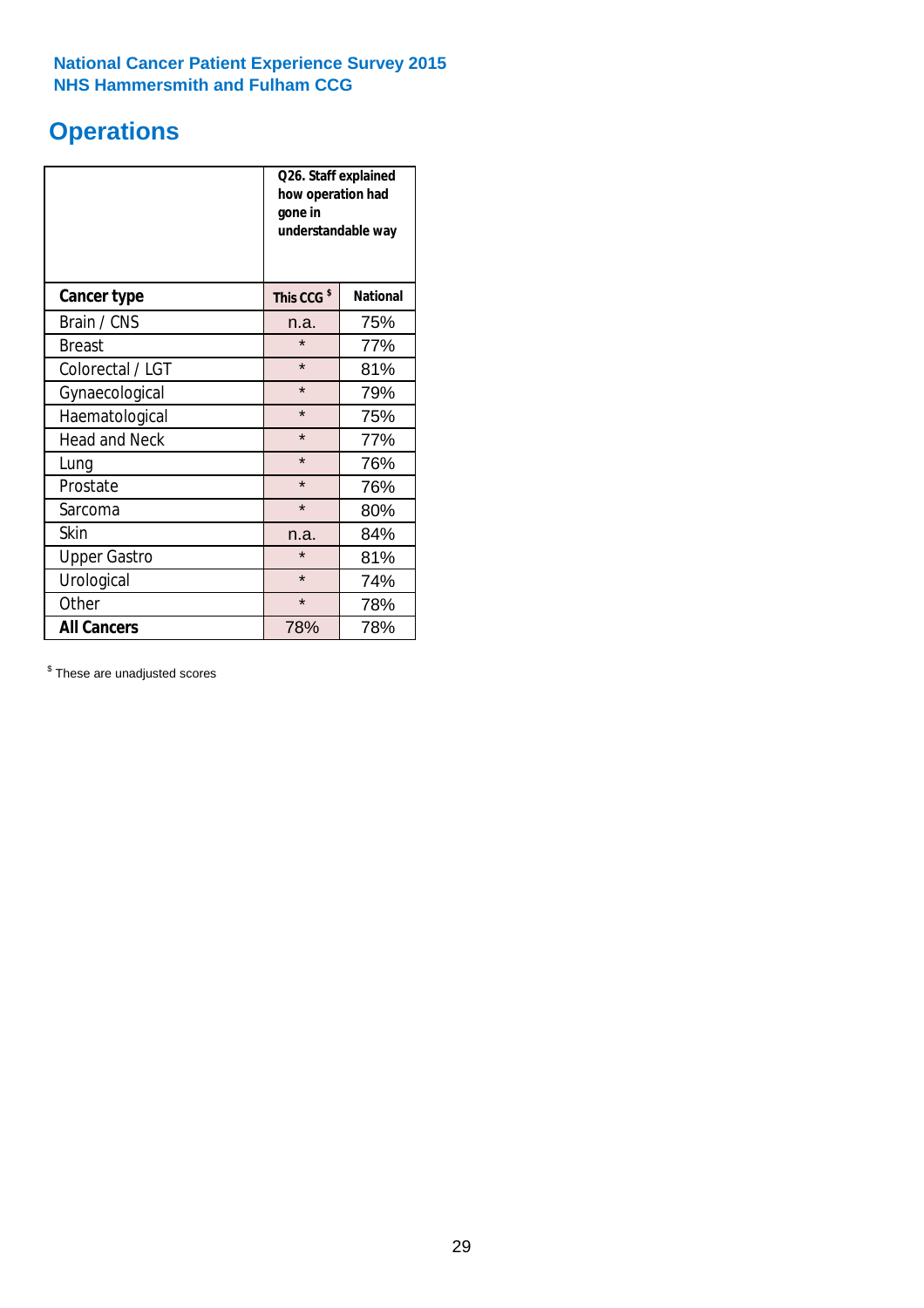# **Hospital care as an inpatient (Part 1 of 2)**

|                      | or nurses did not talk<br>they were not there | Q28. Groups of doctors<br>in front of patient as if | Q29. Patient had<br>confidence and trust in<br>all doctors treating<br>them |                 | Q30. Patient's family<br>or someone close<br>definitely had<br>opportunity to talk to<br>doctor |                 | Q31. Patient had<br>confidence and trust in I<br>all ward nurses |                 |
|----------------------|-----------------------------------------------|-----------------------------------------------------|-----------------------------------------------------------------------------|-----------------|-------------------------------------------------------------------------------------------------|-----------------|------------------------------------------------------------------|-----------------|
| Cancer type          | This CCG <sup>\$</sup>                        | <b>National</b>                                     | This CCG <sup>\$</sup>                                                      | <b>National</b> | This CCG <sup>\$</sup>                                                                          | <b>National</b> | This CCG <sup>\$</sup>                                           | <b>National</b> |
| Brain / CNS          | n.a.                                          | 68%                                                 | n.a.                                                                        | 78%             | n.a.                                                                                            | 65%             | n.a.                                                             | 67%             |
| <b>Breast</b>        | $\star$                                       | 89%                                                 | $\star$                                                                     | 86%             | $\star$                                                                                         | 73%             | $\star$                                                          | 74%             |
| Colorectal / LGT     | $\star$                                       | 75%                                                 | $\star$                                                                     | 85%             | $\star$                                                                                         | 72%             | $\star$                                                          | 68%             |
| Gynaecological       | $\star$                                       | 84%                                                 | $\star$                                                                     | 86%             | $\star$                                                                                         | 71%             | $\star$                                                          | 69%             |
| Haematological       | $\star$                                       | 80%                                                 | $\star$                                                                     | 81%             | $\star$                                                                                         | 75%             | $\star$                                                          | 73%             |
| <b>Head and Neck</b> | $\star$                                       | 79%                                                 | $\star$                                                                     | 85%             | $\star$                                                                                         | 73%             | $\star$                                                          | 72%             |
| Lung                 | $\star$                                       | 75%                                                 | $\star$                                                                     | 82%             | $\star$                                                                                         | 71%             | $\star$                                                          | 73%             |
| Prostate             | $\star$                                       | 84%                                                 | $\star$                                                                     | 87%             | $\star$                                                                                         | 72%             | $\star$                                                          | 75%             |
| Sarcoma              | $\star$                                       | 82%                                                 | $\star$                                                                     | 85%             | $\star$                                                                                         | 75%             | $\star$                                                          | 70%             |
| Skin                 | n.a.                                          | 85%                                                 | n.a.                                                                        | 90%             | n.a.                                                                                            | 79%             | n.a.                                                             | 84%             |
| <b>Upper Gastro</b>  | $\star$                                       | 75%                                                 | $\star$                                                                     | 83%             | $\star$                                                                                         | 72%             | $\star$                                                          | 70%             |
| Urological           | $\star$                                       | 80%                                                 | $\star$                                                                     | 84%             | $\star$                                                                                         | 67%             | $\star$                                                          | 75%             |
| Other                | $\star$                                       | 79%                                                 | $\star$                                                                     | 79%             | $\star$                                                                                         | 70%             | $\star$                                                          | 69%             |
| <b>All Cancers</b>   | 72%                                           | 81%                                                 | 84%                                                                         | 84%             | 73%                                                                                             | 72%             | 63%                                                              | 72%             |

|                      | Q32. Always / nearly<br>always enough nurses<br>on duty |                 | Q33. All staff asked<br>patient what name<br>they preferred to be<br>called by |                 | Q34. Always given<br>enough privacy when<br>discussing condition or<br>treatment |                 | Q35. Patient was able<br>to discuss worries or<br>fears with staff during<br>visit |                 |
|----------------------|---------------------------------------------------------|-----------------|--------------------------------------------------------------------------------|-----------------|----------------------------------------------------------------------------------|-----------------|------------------------------------------------------------------------------------|-----------------|
| <b>Cancer type</b>   | This CCG <sup>\$</sup>                                  | <b>National</b> | This CCG <sup>\$</sup>                                                         | <b>National</b> | This CCG <sup>\$</sup>                                                           | <b>National</b> | This CCG <sup>\$</sup>                                                             | <b>National</b> |
| Brain / CNS          | n.a.                                                    | 64%             | n.a.                                                                           | 69%             | n.a.                                                                             | 80%             | n.a.                                                                               | 44%             |
| <b>Breast</b>        | $\star$                                                 | 69%             | $\star$                                                                        | 60%             | $\star$                                                                          | 86%             | $\star$                                                                            | 53%             |
| Colorectal / LGT     | $\star$                                                 | 61%             | $\star$                                                                        | 70%             | $\star$                                                                          | 84%             | $\star$                                                                            | 54%             |
| Gynaecological       | $\star$                                                 | 65%             | $\star$                                                                        | 63%             | $\star$                                                                          | 82%             | $\star$                                                                            | 50%             |
| Haematological       | $\star$                                                 | 63%             | $\star$                                                                        | 67%             | $\star$                                                                          | 86%             | $\star$                                                                            | 55%             |
| <b>Head and Neck</b> | $\star$                                                 | 67%             | $\star$                                                                        | 66%             | $\star$                                                                          | 85%             | $\star$                                                                            | 50%             |
| Lung                 | $\star$                                                 | 68%             | $\star$                                                                        | 71%             | $\star$                                                                          | 84%             | $\star$                                                                            | 49%             |
| Prostate             | $\star$                                                 | 71%             | $\star$                                                                        | 67%             | $\star$                                                                          | 87%             | $\star$                                                                            | 52%             |
| Sarcoma              | $\star$                                                 | 68%             | $\star$                                                                        | 71%             | $\star$                                                                          | 87%             | $\star$                                                                            | 52%             |
| Skin                 | n.a.                                                    | 81%             | n.a.                                                                           | 67%             | n.a.                                                                             | 89%             | n.a.                                                                               | 61%             |
| <b>Upper Gastro</b>  | $\star$                                                 | 62%             | $\star$                                                                        | 75%             | $\star$                                                                          | 83%             | $\star$                                                                            | 53%             |
| Urological           | $\star$                                                 | 68%             | $\star$                                                                        | 71%             | $\star$                                                                          | 84%             | $\star$                                                                            | 46%             |
| Other                | $\star$                                                 | 62%             | $\star$                                                                        | 66%             | $\star$                                                                          | 82%             | $\star$                                                                            | 48%             |
| <b>All Cancers</b>   | 69%                                                     | 66%             | 67%                                                                            | 67%             | 83%                                                                              | 85%             | 51%                                                                                | 52%             |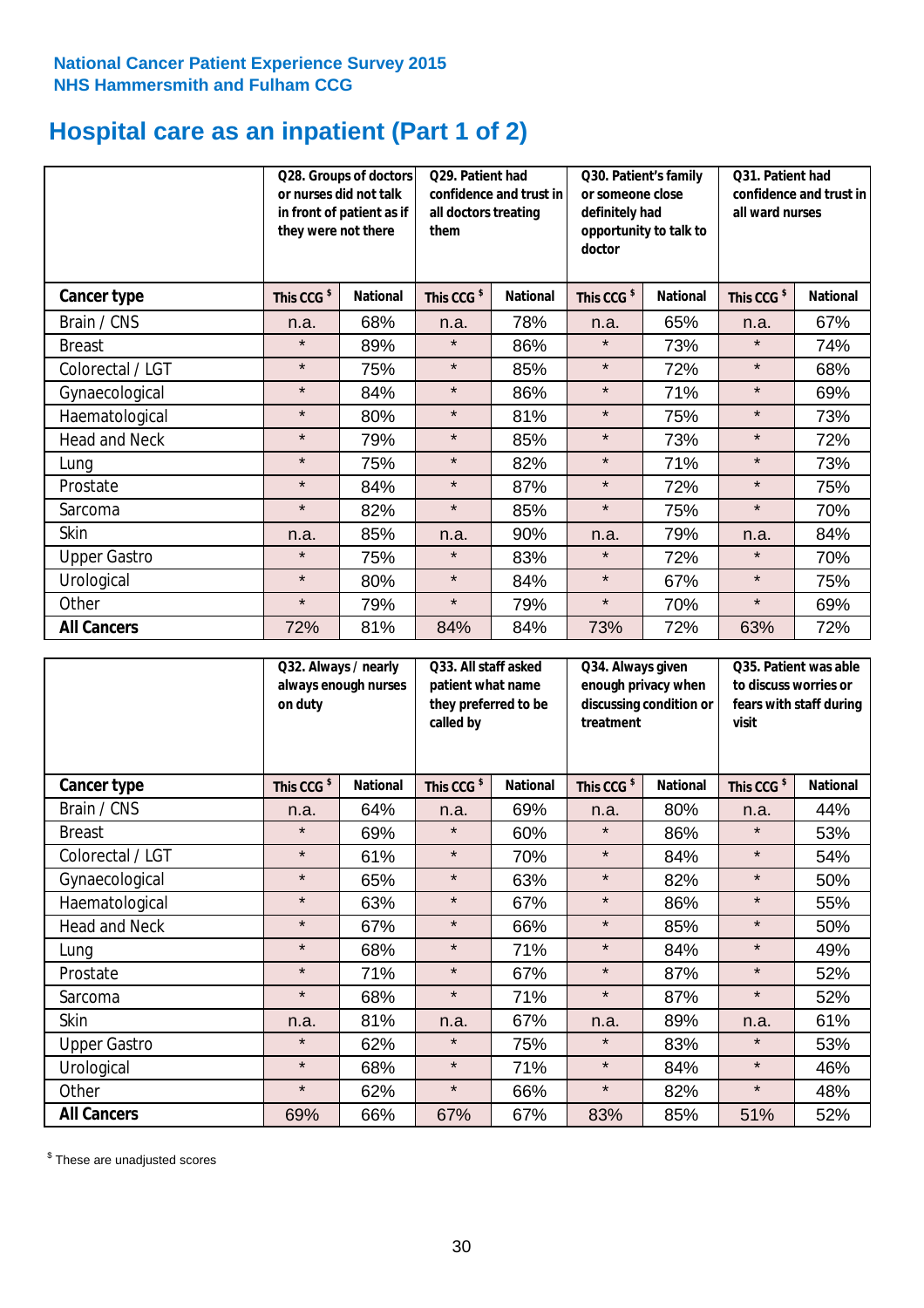# **Hospital care as an inpatient (Part 2 of 2)**

|                      | Q36. Hospital staff<br>definitely did<br>everything to help<br>control pain |                 | Q37. Always treated<br>with respect and<br>dignity by staff |                 | Q38. Given clear<br>written information<br>about what should /<br>should not do post<br>discharge |                 | Q39. Staff told patient<br>who to contact if<br>worried post discharge |                 |
|----------------------|-----------------------------------------------------------------------------|-----------------|-------------------------------------------------------------|-----------------|---------------------------------------------------------------------------------------------------|-----------------|------------------------------------------------------------------------|-----------------|
| Cancer type          | This CCG <sup>\$</sup>                                                      | <b>National</b> | This CCG <sup>\$</sup>                                      | <b>National</b> | This CCG <sup>\$</sup>                                                                            | <b>National</b> | This CCG <sup>\$</sup>                                                 | <b>National</b> |
| Brain / CNS          | n.a.                                                                        | 82%             | n.a.                                                        | 84%             | n.a.                                                                                              | 79%             | n.a.                                                                   | 91%             |
| <b>Breast</b>        | $\star$                                                                     | 86%             | $\star$                                                     | 88%             | $\star$                                                                                           | 90%             | $\star$                                                                | 95%             |
| Colorectal / LGT     | $\star$                                                                     | 84%             | $\star$                                                     | 86%             | $\star$                                                                                           | 83%             | $\star$                                                                | 94%             |
| Gynaecological       | $\star$                                                                     | 83%             | $\star$                                                     | 85%             | $\star$                                                                                           | 86%             | $\star$                                                                | 93%             |
| Haematological       | $\star$                                                                     | 84%             | $\star$                                                     | 89%             | $\star$                                                                                           | 79%             | $\star$                                                                | 95%             |
| <b>Head and Neck</b> | $\star$                                                                     | 84%             | $\star$                                                     | 88%             | $\star$                                                                                           | 86%             | $\star$                                                                | 92%             |
| Lung                 | $\star$                                                                     | 83%             | $\star$                                                     | 87%             | $\star$                                                                                           | 81%             | $\star$                                                                | 92%             |
| Prostate             | $\star$                                                                     | 85%             | $\star$                                                     | 91%             | $\star$                                                                                           | 87%             | $\star$                                                                | 94%             |
| Sarcoma              | $\star$                                                                     | 86%             | $\star$                                                     | 91%             | $\star$                                                                                           | 83%             | $\star$                                                                | 94%             |
| Skin                 | n.a.                                                                        | 88%             | n.a.                                                        | 93%             | n.a.                                                                                              | 91%             | n.a.                                                                   | 97%             |
| <b>Upper Gastro</b>  | $\star$                                                                     | 83%             | $\star$                                                     | 86%             | $\star$                                                                                           | 79%             | $\star$                                                                | 93%             |
| Urological           | $\star$                                                                     | 80%             | $\star$                                                     | 88%             | $\star$                                                                                           | 83%             | $\star$                                                                | 90%             |
| Other                | $\star$                                                                     | 82%             | $\star$                                                     | 85%             | $\star$                                                                                           | 80%             | $\star$                                                                | 92%             |
| <b>All Cancers</b>   | 81%                                                                         | 84%             | 85%                                                         | 87%             | 77%                                                                                               | 84%             | 88%                                                                    | 94%             |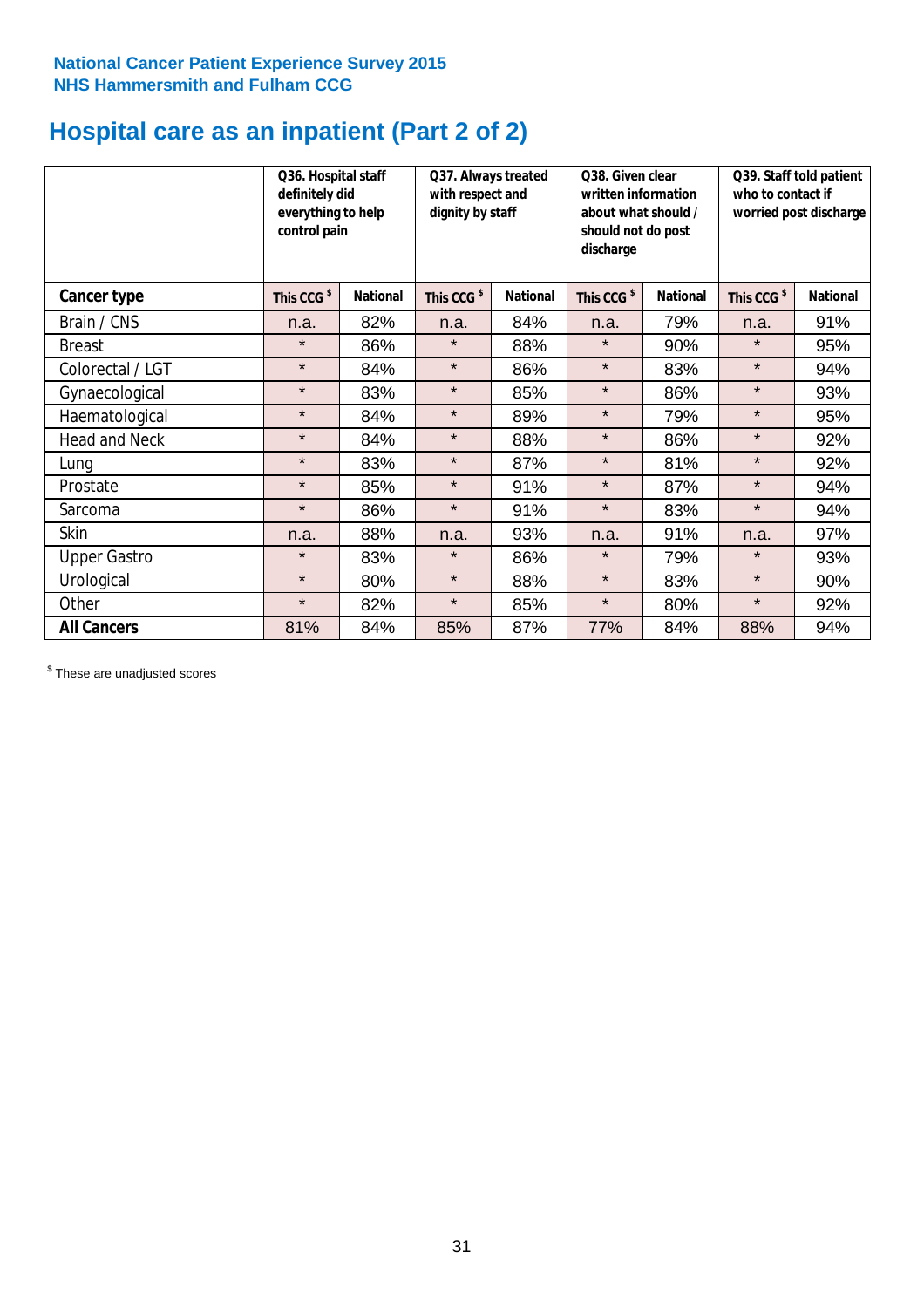# **Hospital care as a day patient / outpatient**

|                      | to discuss worries or<br>visit | Q41. Patient was able<br>fears with staff during | 042. Doctor had the<br>right notes and other<br>documentation with<br>them |                 | Q44. Beforehand<br>patient had all<br>information needed<br>about radiotherapy<br>treatment |                 | Q45. Patient given<br>understandable<br>information about<br>whether radiotherapy<br>was working |                 |
|----------------------|--------------------------------|--------------------------------------------------|----------------------------------------------------------------------------|-----------------|---------------------------------------------------------------------------------------------|-----------------|--------------------------------------------------------------------------------------------------|-----------------|
| Cancer type          | This CCG <sup>\$</sup>         | <b>National</b>                                  | This CCG <sup>\$</sup>                                                     | <b>National</b> | This CCG <sup>\$</sup>                                                                      | <b>National</b> | This CCG <sup>\$</sup>                                                                           | <b>National</b> |
| Brain / CNS          | n.a.                           | 65%                                              | n.a.                                                                       | 94%             | n.a.                                                                                        | 85%             | n.a.                                                                                             | 52%             |
| <b>Breast</b>        | $\star$                        | 70%                                              | 83%                                                                        | 95%             | $\star$                                                                                     | 87%             | $\star$                                                                                          | 60%             |
| Colorectal / LGT     | $\star$                        | 73%                                              | $\star$                                                                    | 95%             | $\star$                                                                                     | 85%             | $\star$                                                                                          | 55%             |
| Gynaecological       | $\star$                        | 70%                                              | $\star$                                                                    | 96%             | $\star$                                                                                     | 85%             | $\star$                                                                                          | 64%             |
| Haematological       | $\star$                        | 74%                                              | $\star$                                                                    | 97%             | $\star$                                                                                     | 82%             | $\star$                                                                                          | 64%             |
| <b>Head and Neck</b> | $\star$                        | 69%                                              | $\star$                                                                    | 95%             | $\star$                                                                                     | 86%             | $\star$                                                                                          | 60%             |
| Lung                 | $\star$                        | 69%                                              | $\star$                                                                    | 96%             | n.a.                                                                                        | 86%             | n.a.                                                                                             | 59%             |
| Prostate             | $\star$                        | 69%                                              | $\star$                                                                    | 95%             | $\star$                                                                                     | 88%             | $\star$                                                                                          | 61%             |
| Sarcoma              | $\star$                        | 68%                                              | $\star$                                                                    | 97%             | n.a.                                                                                        | 88%             | n.a.                                                                                             | 63%             |
| Skin                 | n.a.                           | 73%                                              | n.a.                                                                       | 96%             | n.a.                                                                                        | 81%             | n.a.                                                                                             | 63%             |
| <b>Upper Gastro</b>  | $\star$                        | 68%                                              | $\star$                                                                    | 95%             | $\star$                                                                                     | 85%             | $\star$                                                                                          | 57%             |
| Urological           | $\star$                        | 65%                                              | $\star$                                                                    | 95%             | $\star$                                                                                     | 81%             | $\star$                                                                                          | 53%             |
| Other                | $\star$                        | 67%                                              | $\star$                                                                    | 95%             | $\star$                                                                                     | 83%             | $\star$                                                                                          | 59%             |
| <b>All Cancers</b>   | 63%                            | 70%                                              | 88%                                                                        | 96%             | 83%                                                                                         | 86%             | 42%                                                                                              | 60%             |

|                      | Q47. Beforehand<br>patient had all<br>information needed<br>about chemotherapy<br>treatment |                 | Q48. Patient given<br>understandable<br>information about<br>whether<br>chemotherapy was<br>working |                 |  |
|----------------------|---------------------------------------------------------------------------------------------|-----------------|-----------------------------------------------------------------------------------------------------|-----------------|--|
| <b>Cancer type</b>   | This CCG <sup>\$</sup>                                                                      | <b>National</b> | This CCG <sup>\$</sup>                                                                              | <b>National</b> |  |
| Brain / CNS          | n.a.                                                                                        | 82%             | n.a.                                                                                                | 57%             |  |
| <b>Breast</b>        | $\star$                                                                                     | 83%             | $\star$                                                                                             | 62%             |  |
| Colorectal / LGT     | $\star$                                                                                     | 86%             | $\star$                                                                                             | 65%             |  |
| Gynaecological       | $\star$                                                                                     | 86%             | $\star$                                                                                             | 68%             |  |
| Haematological       | $\star$                                                                                     | 85%             | $\star$                                                                                             | 75%             |  |
| <b>Head and Neck</b> | $\star$                                                                                     | 80%             | $\star$                                                                                             | 52%             |  |
| Lung                 | $\star$                                                                                     | 85%             | $\star$                                                                                             | 68%             |  |
| Prostate             | n.a.                                                                                        | 83%             | n.a.                                                                                                | 69%             |  |
| Sarcoma              | n.a.                                                                                        | 82%             | n.a.                                                                                                | 70%             |  |
| Skin                 | n.a.                                                                                        | 92%             | n.a.                                                                                                | 80%             |  |
| <b>Upper Gastro</b>  | $\star$                                                                                     | 83%             | $\star$                                                                                             | 64%             |  |
| Urological           | $\star$                                                                                     | 83%             | $\star$                                                                                             | 66%             |  |
| Other                | $\star$                                                                                     | 85%             | $\star$                                                                                             | 70%             |  |
| <b>All Cancers</b>   | 73%                                                                                         | 84%             | 59%                                                                                                 | 68%             |  |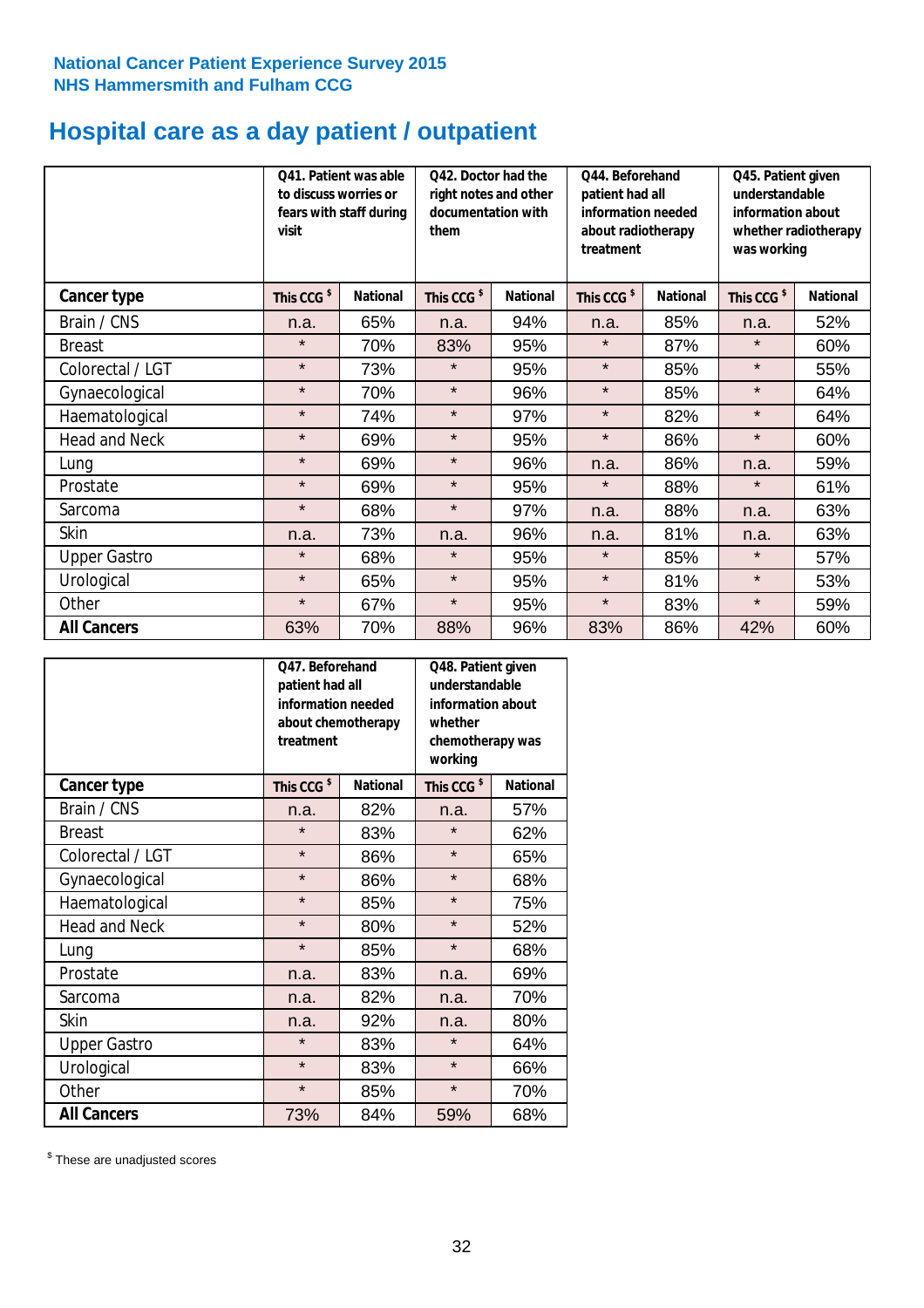# **Home care and support**

|                      | Q49. Hospital staff<br>gave family or | someone close all the<br>information needed to<br>help with care at home | from health or social<br>services during<br>treatment | Q50. Patient definitely<br>given enough support | Q51. Patient definitely<br>given enough support<br>from health or social<br>services after<br>treatment |                 |  |
|----------------------|---------------------------------------|--------------------------------------------------------------------------|-------------------------------------------------------|-------------------------------------------------|---------------------------------------------------------------------------------------------------------|-----------------|--|
| <b>Cancer type</b>   | This CCG <sup>\$</sup>                | <b>National</b><br>This CCG <sup>\$</sup>                                |                                                       | <b>National</b>                                 | This CCG <sup>\$</sup>                                                                                  | <b>National</b> |  |
| Brain / CNS          | n.a.                                  | 56%                                                                      | n.a.                                                  | 44%                                             | n.a.                                                                                                    | 44%             |  |
| <b>Breast</b>        | $\star$                               | 57%                                                                      | $\star$                                               | 54%                                             | $\star$                                                                                                 | 40%             |  |
| Colorectal / LGT     | $\star$                               | 60%                                                                      | $\star$                                               | 62%                                             | $\star$                                                                                                 | 52%             |  |
| Gynaecological       | $\star$                               | 56%                                                                      | $\star$                                               | 52%                                             | $\star$                                                                                                 | 42%             |  |
| Haematological       | $\star$                               | 60%                                                                      | $\star$                                               | 52%                                             | $\star$                                                                                                 | 43%             |  |
| <b>Head and Neck</b> | $\star$                               | 59%                                                                      | $\star$                                               | 53%                                             | $\star$                                                                                                 | 50%             |  |
| Lung                 | $\star$                               | 57%                                                                      | $\star$                                               | 52%                                             | $\star$                                                                                                 | 42%             |  |
| Prostate             | $\star$                               | 55%                                                                      | $\star$                                               | 47%                                             | $\star$                                                                                                 | 43%             |  |
| Sarcoma              | $\star$                               | 59%                                                                      | $\star$                                               | 58%                                             | $\star$                                                                                                 | 53%             |  |
| Skin                 | n.a.                                  | 67%                                                                      | n.a.                                                  | 58%                                             | n.a.                                                                                                    | 61%             |  |
| <b>Upper Gastro</b>  | $\star$                               | 59%                                                                      | $\star$                                               | 54%                                             | $\star$                                                                                                 | 45%             |  |
| Urological           | $\star$                               | 55%                                                                      | $\star$                                               | 47%                                             | $\star$                                                                                                 | 44%             |  |
| Other                | $\star$                               | 54%                                                                      | $\star$                                               | 55%                                             | $\star$                                                                                                 | 48%             |  |
| <b>All Cancers</b>   | 48%                                   | 58%                                                                      | 35%                                                   | 54%                                             | 38%                                                                                                     | 45%             |  |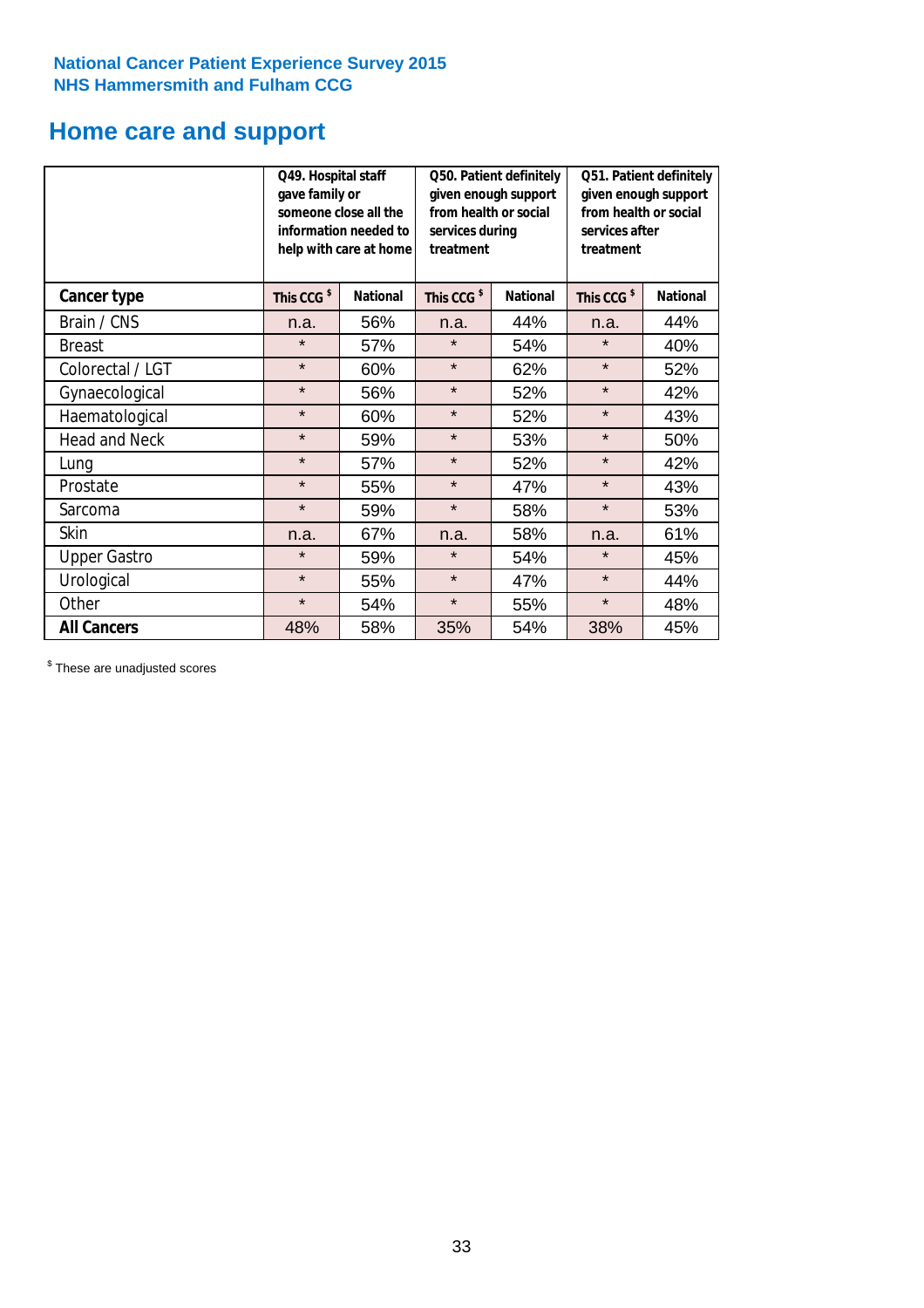# **Care from your general practice**

|                      | information about<br>treatment | Q52. GP given enough<br>patient's condition and | O53. Practice staff<br>definitely did<br>everything they could<br>to support patient |                 |  |
|----------------------|--------------------------------|-------------------------------------------------|--------------------------------------------------------------------------------------|-----------------|--|
| <b>Cancer type</b>   | This CCG <sup>\$</sup>         | <b>National</b>                                 | This CCG <sup>\$</sup>                                                               | <b>National</b> |  |
| Brain / CNS          | n.a.                           | 94%                                             | n.a.                                                                                 | 59%             |  |
| <b>Breast</b>        | 92%                            | 96%                                             | $\star$                                                                              | 63%             |  |
| Colorectal / LGT     | $\star$                        | 95%                                             | $\star$                                                                              | 63%             |  |
| Gynaecological       | $\star$                        | 95%                                             | $\star$                                                                              | 59%             |  |
| Haematological       | $\star$                        | 96%                                             | $\star$                                                                              | 61%             |  |
| <b>Head and Neck</b> | $\star$                        | 93%                                             | $\star$                                                                              | 60%             |  |
| Lung                 | $\star$                        | 95%                                             | $\star$                                                                              | 62%             |  |
| Prostate             | $\star$                        | 95%                                             | $\star$                                                                              | 67%             |  |
| Sarcoma              | $\star$                        | 97%                                             | $\star$                                                                              | 65%             |  |
| Skin                 | n.a.                           | 97%                                             | n.a.                                                                                 | 71%             |  |
| <b>Upper Gastro</b>  | $\star$                        | 94%                                             | $\star$                                                                              | 62%             |  |
| Urological           | $\star$                        | 95%                                             | $\star$                                                                              | 64%             |  |
| Other                | $\star$                        | 95%                                             | $\star$                                                                              | 61%             |  |
| <b>All Cancers</b>   | 87%                            | 95%                                             | 47%                                                                                  | 63%             |  |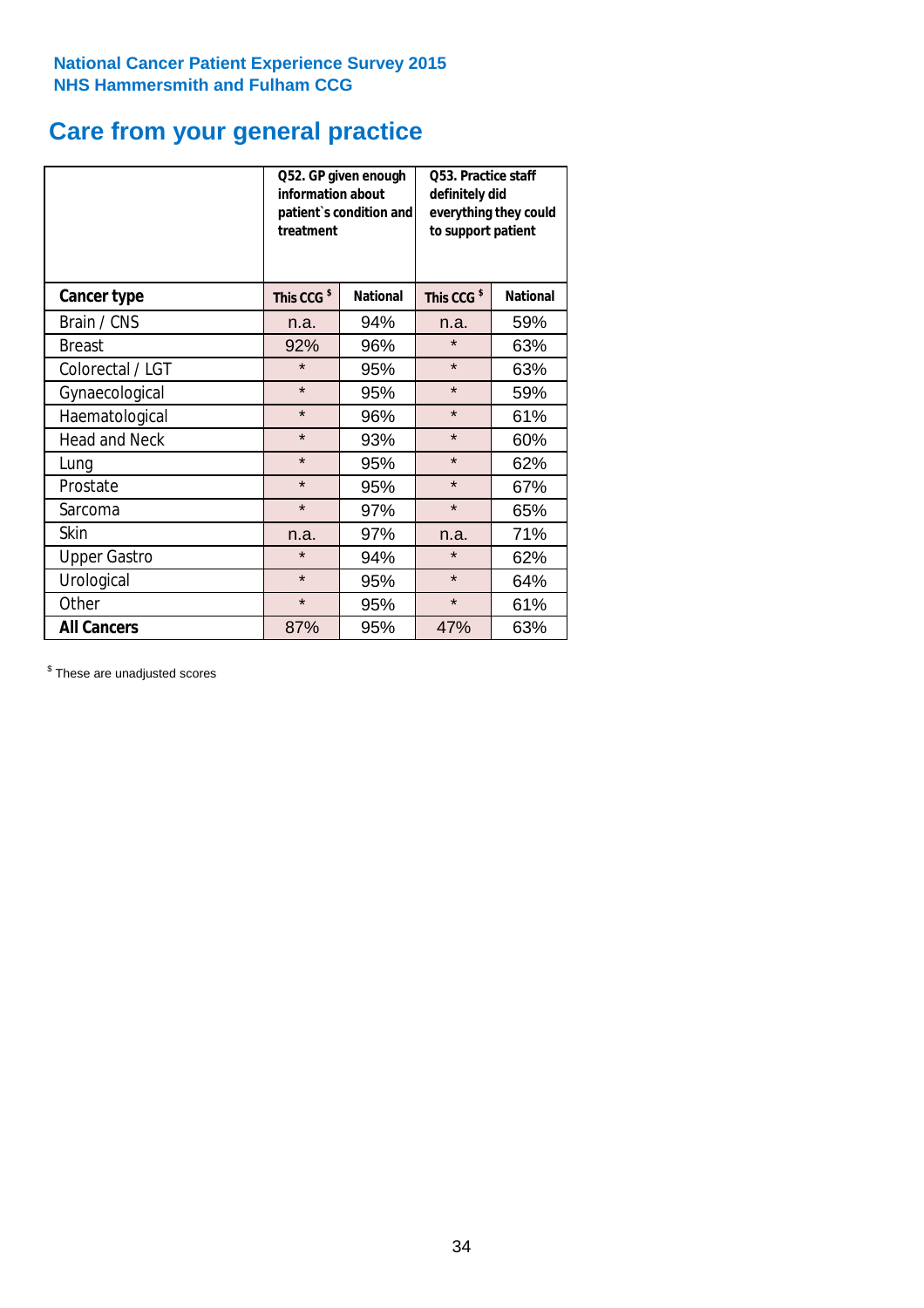# **Your overall NHS care**

|                      | Q54. Hospital and<br>community staff<br>always worked well<br>together |                 | Q55. Patient given a<br>care plan |                 | Q56. Overall the<br>administration of the<br>care was very good /<br>qood |                 | Q57. Length of time for<br>attending clinics and<br>appointments was<br>right |                 |
|----------------------|------------------------------------------------------------------------|-----------------|-----------------------------------|-----------------|---------------------------------------------------------------------------|-----------------|-------------------------------------------------------------------------------|-----------------|
| <b>Cancer type</b>   | This CCG <sup>\$</sup>                                                 | <b>National</b> | This CCG <sup>\$</sup>            | <b>National</b> | This CCG <sup>\$</sup>                                                    | <b>National</b> | This CCG <sup>\$</sup>                                                        | <b>National</b> |
| Brain / CNS          | n.a.                                                                   | 45%             | n.a.                              | 29%             | n.a.                                                                      | 84%             | n.a.                                                                          | 60%             |
| <b>Breast</b>        | 35%                                                                    | 60%             | 41%                               | 35%             | 85%                                                                       | 90%             | 50%                                                                           | 64%             |
| Colorectal / LGT     | $\star$                                                                | 60%             | $\star$                           | 36%             | 95%                                                                       | 88%             | $\star$                                                                       | 68%             |
| Gynaecological       | $\star$                                                                | 58%             | $\star$                           | 29%             | $\star$                                                                   | 89%             | $\star$                                                                       | 66%             |
| Haematological       | $\star$                                                                | 63%             | $\star$                           | 33%             | $\star$                                                                   | 92%             | $\star$                                                                       | 62%             |
| <b>Head and Neck</b> | $\star$                                                                | 58%             | $\star$                           | 34%             | $\star$                                                                   | 89%             | $\star$                                                                       | 65%             |
| Lung                 | $\star$                                                                | 63%             | $\star$                           | 32%             | $\star$                                                                   | 89%             | $\star$                                                                       | 70%             |
| Prostate             | $\star$                                                                | 63%             | $\star$                           | 36%             | $\star$                                                                   | 87%             | $\star$                                                                       | 71%             |
| Sarcoma              | $\star$                                                                | 60%             | $\star$                           | 31%             | $\star$                                                                   | 90%             | $\star$                                                                       | 63%             |
| Skin                 | n.a.                                                                   | 69%             | n.a.                              | 39%             | n.a.                                                                      | 89%             | n.a.                                                                          | 73%             |
| <b>Upper Gastro</b>  | $\star$                                                                | 58%             | $\star$                           | 36%             | $\star$                                                                   | 88%             | $\star$                                                                       | 66%             |
| Urological           | $\star$                                                                | 62%             | $\star$                           | 26%             | $\star$                                                                   | 84%             | $\star$                                                                       | 73%             |
| Other                | $\star$                                                                | 56%             | $\star$                           | 29%             | $\star$                                                                   | 87%             | $\star$                                                                       | 61%             |
| <b>All Cancers</b>   | 48%                                                                    | 61%             | 36%                               | 33%             | 88%                                                                       | 89%             | 56%                                                                           | 66%             |

|                      | Q58. Taking part in<br>cancer research | discussed with patient | Q59. Patient's average<br>rating of care scored<br>from very poor to very<br>good |                 |  |
|----------------------|----------------------------------------|------------------------|-----------------------------------------------------------------------------------|-----------------|--|
| <b>Cancer type</b>   | This CCG <sup>\$</sup>                 | <b>National</b>        | This CCG <sup>\$</sup>                                                            | <b>National</b> |  |
| Brain / CNS          | n.a.                                   | 32%                    | n.a.                                                                              | 8.5             |  |
| <b>Breast</b>        | 54%                                    | 28%                    | 7.9                                                                               | 8.8             |  |
| Colorectal / LGT     | 81%                                    | 22%                    | 8.9                                                                               | 8.7             |  |
| Gynaecological       | $\star$                                | 27%                    | $\star$                                                                           | 8.7             |  |
| Haematological       | $\star$                                | 36%                    | $\star$                                                                           | 8.8             |  |
| <b>Head and Neck</b> | $\star$                                | 21%                    | $\star$                                                                           | 8.6             |  |
| Lung                 | $\star$                                | 34%                    | $\star$                                                                           | 8.6             |  |
| Prostate             | $\star$                                | 35%                    | $\star$                                                                           | 8.6             |  |
| Sarcoma              | $\star$                                | 29%                    | $\star$                                                                           | 8.7             |  |
| <b>Skin</b>          | n.a.                                   | 17%                    | n.a.                                                                              | 8.9             |  |
| <b>Upper Gastro</b>  | $\star$                                | 30%                    | $\star$                                                                           | 8.6             |  |
| Urological           | $\star$                                | 14%                    | $\star$                                                                           | 8.5             |  |
| Other                | $\star$                                | 31%                    | $\star$                                                                           | 8.6             |  |
| <b>All Cancers</b>   | 57%                                    | 28%                    | 8.4                                                                               | 8.7             |  |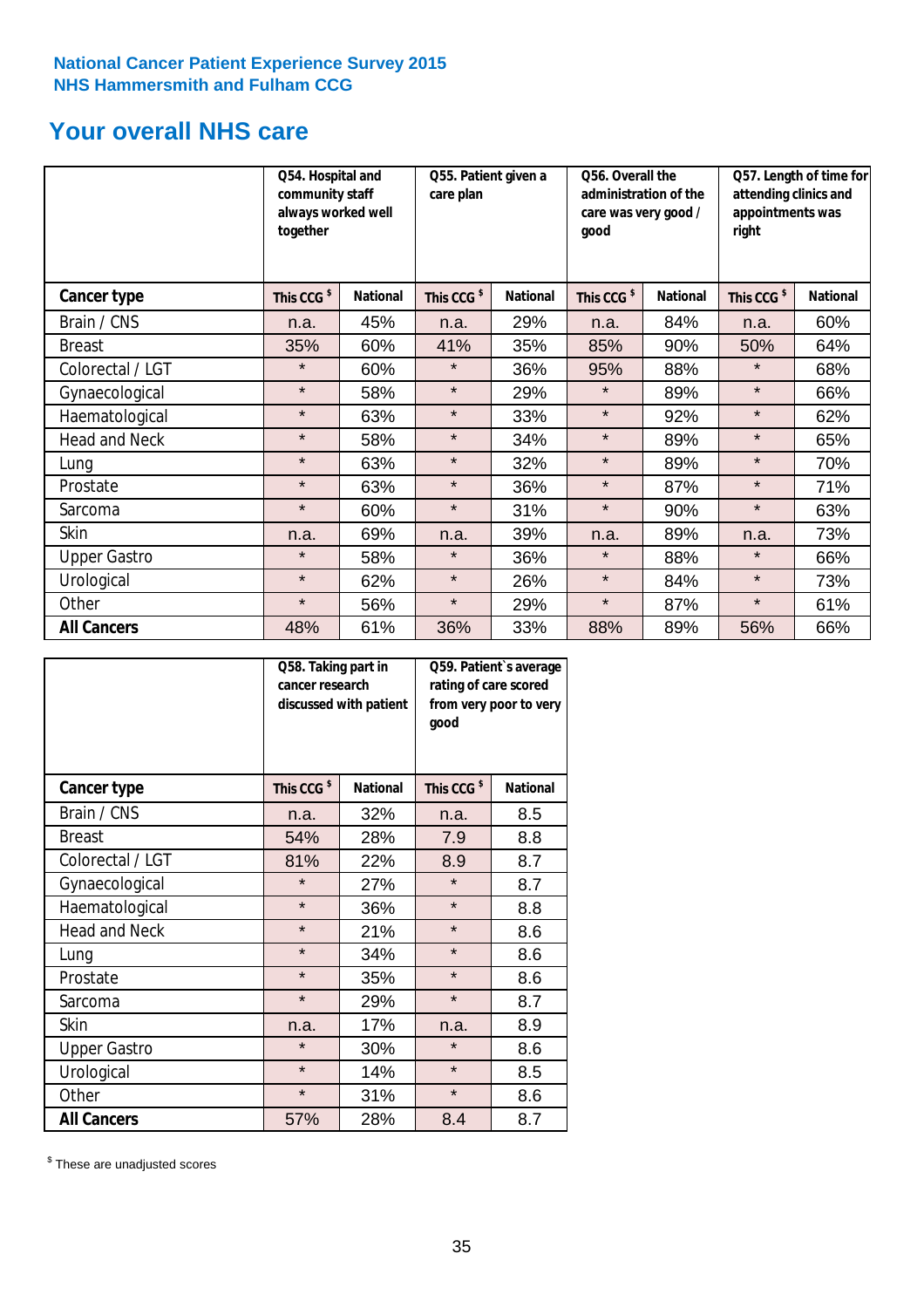# **Annex**

### **Methodology**

The sample for the survey included all adult (aged 16 and over) NHS patients, with a confirmed primary diagnosis of cancer, discharged from an NHS Trust after an inpatient episode or day case attendance for cancer related treatment in the months of April, May and June 2015.

The patients included in the sample had relevant cancer ICD10 codes (C00-99 excluding C44 and C84, and D05) in the first diagnosis field of their patient records, applied to their patient files by the relevant NHS Trust, and were alive at the point at which fieldwork commenced. Deceased checks were undertaken on up to three occasions during fieldwork, to ensure that questionnaires were not sent to patients who had died since their treatment.

Trust samples were checked rigorously for duplicates and patient lists were also de-duplicated nationally to ensure that patients did not receive multiple copies of questionnaires.

The fieldwork for the survey was undertaken between October 2015 and March 2016.

For the first time, the survey used a mixed mode methodology. Questionnaires were sent by post with two reminders where necesssary, but also included an option to complete online. A Freephone helpline was available for respondents to ask questions about the survey, to enable them to complete their questionnaires over the phone, and to provide access to a translation and interpreting facility for those whose first language was not English.

The Health Research Authority supported the survey by granting Section 251 approval.

### **Further information**

Further information on survey methodology, as well as all of the national and local reports and data, is available at www.ncpes.co.uk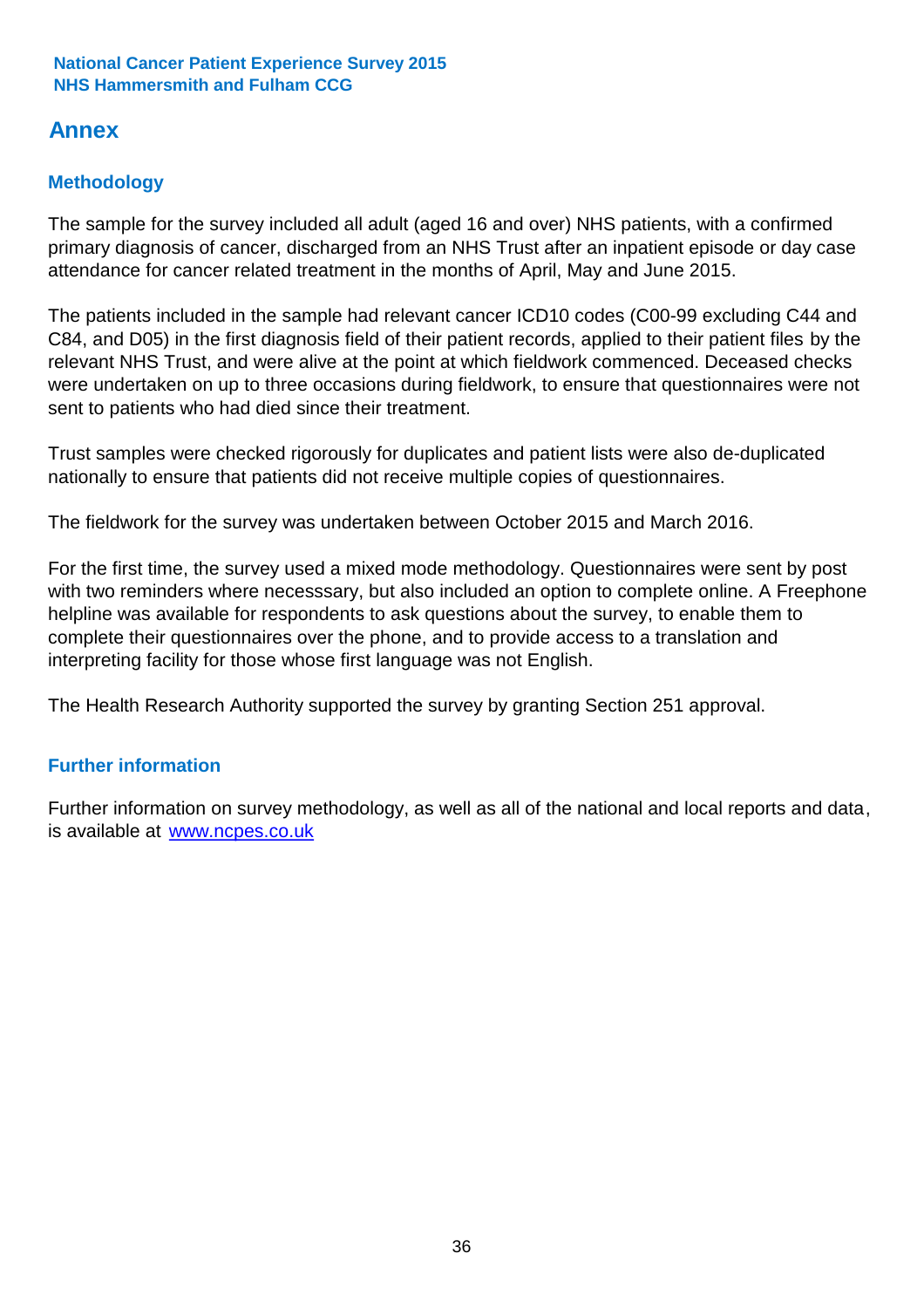### **Redevelopment of the 2015 survey**

A number of significant changes have been made to the National Cancer Patient Experience Survey in 2015:

- the length of the questionnaire has been reduced
- response options have been reviewed and changed to make them consistent throughout the survey
- some of the questions and / or answer options have been changed so that they are now in line with questions in other patient surveys (e.g. the Care Quality Commission national patient surveys), to improve comparability between them
- the topic areas within the questionnaire have been redesigned to capture the whole patient journey.

There are 50 questions in the questionnaire that relate directly to patient experience. Of these, 14 remain unchanged from previous years; and a further 21 have been slightly amended. We draw caution in directly comparing data from the 2015 survey to the findings of the previous CPES surveys, even for identical questions. Changes in the structure of the survey instrument (questionnaire) and also the administration of the survey (calendar period and length of time from sampling to field work start and completion) may influence nationwide averages, although these features will not greatly impact on relative comparisons (e.g. between patient groups or hospitals).

The other 15 questions are either new or substantially changed from previous years.

It is expected that there will be few, if any changes, to the questionnaire going forward so we will be able to compare the results year on year. Where changes are necessary they are expected to be for methodological reasons or to improve question reliability.

Another significant change in 2015 is that an online version of the questionnaire has been developed. The online version was developed to make the questionnaire more accessible for respondents. This may have an impact on the demographic characteristics of the respondents. This may be an improvement if previously underrepresented groups have responded. However, changes to the demographics of respondents may have implications on the overall results - and again, leads us to draw caution in directly comparing results with previous years.

### **Official Statistics**

The 2015 survey data has been published for the first time as Official Statistics. The 2015 survey data has been produced and published in line with the Code of Practice for Official Statistics.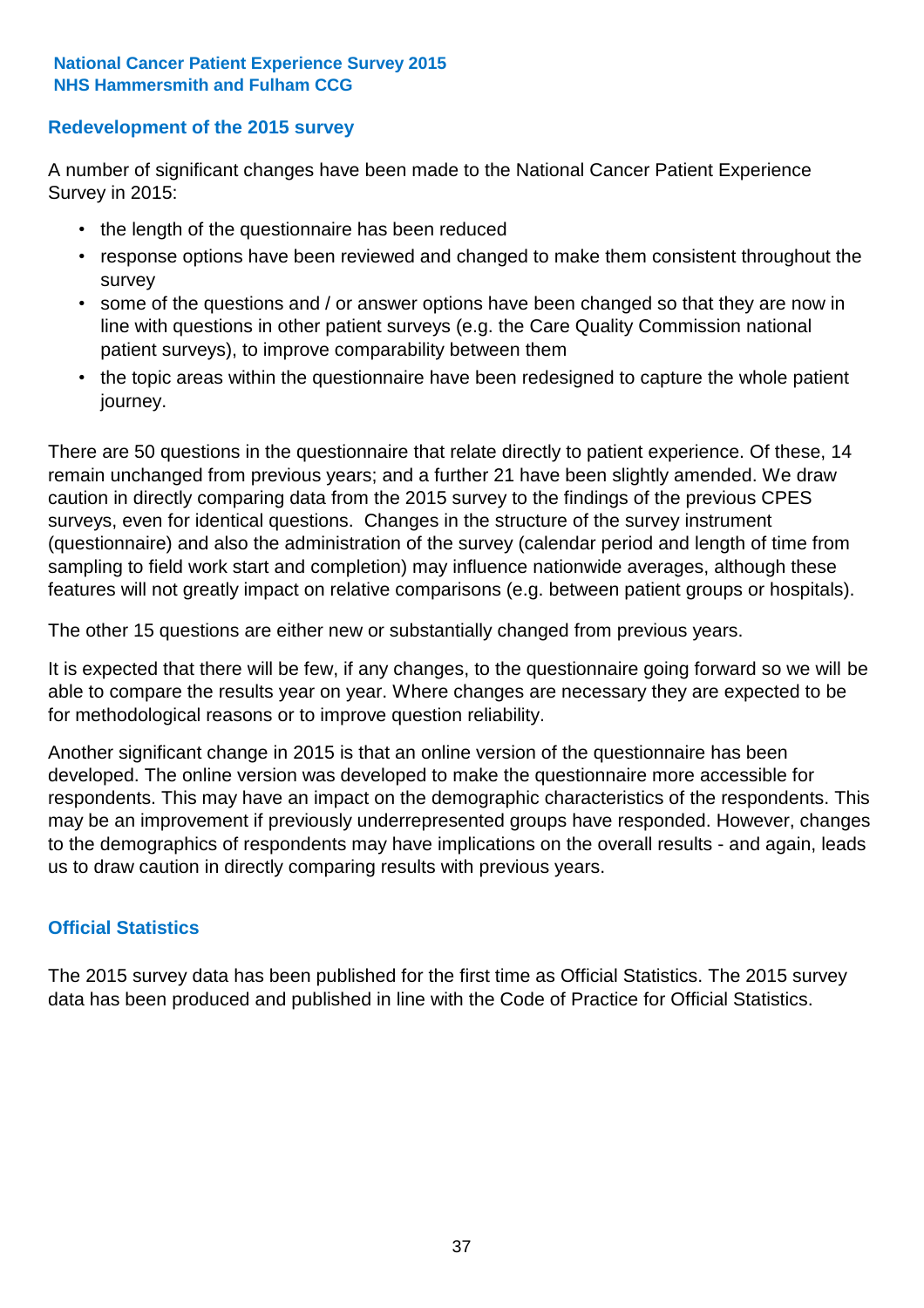### **Scoring methodologies**

49 of the 50 questions relating directly to patient experience have been summarised as the score of the percentage of patients who reported a positive experience. For example:

- question 6 asks: "Overall, how did you feel about the length of time you had to wait for your test to be done?". Responses have been recorded as positive only for those patients who selected the first option ("It was about right")
- question 11 asks: "When you were told you had cancer, were you given written information about the type of cancer you had?". Responses have been recorded as positive only for those patients who selected the first option ("Yes, and it was easy to understand").

Where options do not provide any information on positive/negative patient experience (e.g. "Don't know / can't remember"), they are excluded from the score.

The other question (question 59) asks respondents to rate their overall care on a scale of 0 to 10. Scores have been given as an average on this scale.

A copy of the 2015 questionnaire, marked up with all of these scoring conventions, is available at www.ncpes.co.uk

Further details on the scoring methodology can be found in the technical document for the survey, available at <u>www.ncpes.co.uk</u>

#### **Case-mix adjustment**

For the first time in 2015, case-mix adjusted findings are being presented alongside unadjusted results for CCGs. Case-mix adjustment allows us to account for the impact that differing patient populations might have on results. By using the case-mix adjusted estimates we can obtain a greater understanding of how a CCG is performing given their patient population.

The factors taken into account in this case-mix adjustment are gender, age, ethnic group, deprivation, and tumour group.

For further details on case-mix adjustment, please refer to the technical document for the survey, available at www.ncpes.co.uk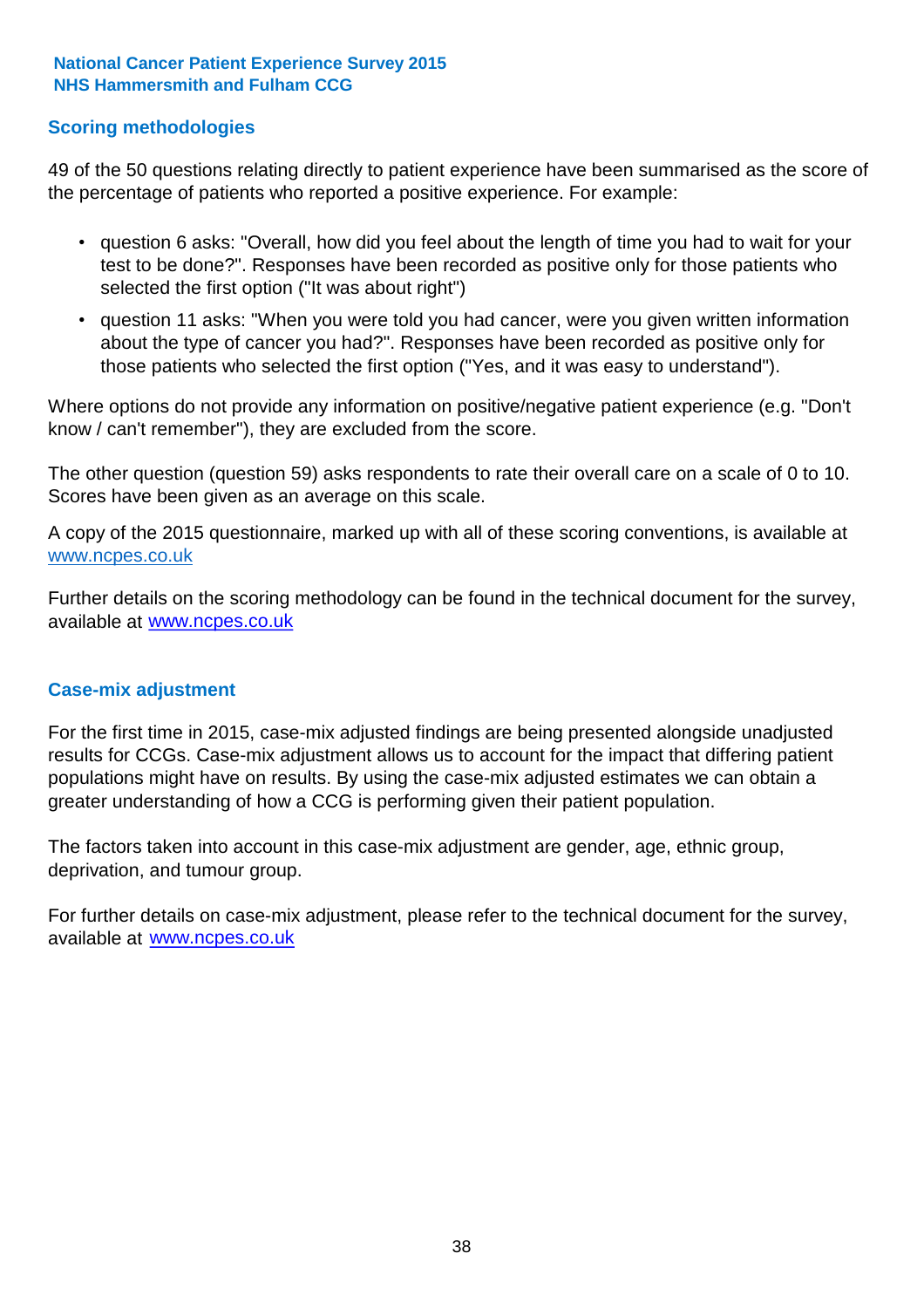### **Response Rates**

|                 | Sample<br><b>Size</b> | <b>Excluded</b> | Adjusted<br><b>Sample</b> | <b>Not</b><br><b>Returned Refused</b> | Blank / | Completed | Response<br>Rate |
|-----------------|-----------------------|-----------------|---------------------------|---------------------------------------|---------|-----------|------------------|
| <b>National</b> | 116,991               | 8.719           | 108,272                   | 33,168                                | 3.918   | 71,186    | 66%              |
| 08C             | 281                   | 19 <sub>l</sub> | 262                       | <b>118</b>                            |         | 140       | 53%              |

#### **Respondents by tumour group**

The tables below show the numbers of patients from each tumour group and the age and gender distribution of these patients.

| <b>Tumour Group</b>  | Number of<br>respondents* |
|----------------------|---------------------------|
| Brain / CNS          | 0                         |
| <b>Breast</b>        | 27                        |
| Gynaecological       | 8                         |
| Colorectal / LGT     | 21                        |
| Lung                 | 9                         |
| <b>Skin</b>          | $\Omega$                  |
| Haematological       | 19                        |
| <b>Upper Gastro</b>  | 12                        |
| Other                | 11                        |
| Urological           | 10                        |
| Prostate             | 11                        |
| Sarcoma              | 2                         |
| <b>Head and Neck</b> | 10                        |

*\* These figures may not match the numerator for all questions in the 'Comparisons by tumour group' section of this report, because not all questions were answered by all respondents.*

### **Respondents by age and gender**

The questionnaire asked respondents to give their year of birth. This information has been amalgamated into 8 age bands. The age and gender distribution for the CCG was as follows:

|             | 16-24 | 25-34 | 35-44 | 45-54 | 55-64 | 65-74 | 75-84 | $85+$ | <b>Total</b> |
|-------------|-------|-------|-------|-------|-------|-------|-------|-------|--------------|
| <b>Male</b> |       |       |       |       | 15    | 20    | 13    |       | 58           |
| Female      |       |       |       |       | 23    | 28    | 13    |       | 82           |
| Total       |       |       |       | –     | 38    | 48    | 26    |       | 140          |